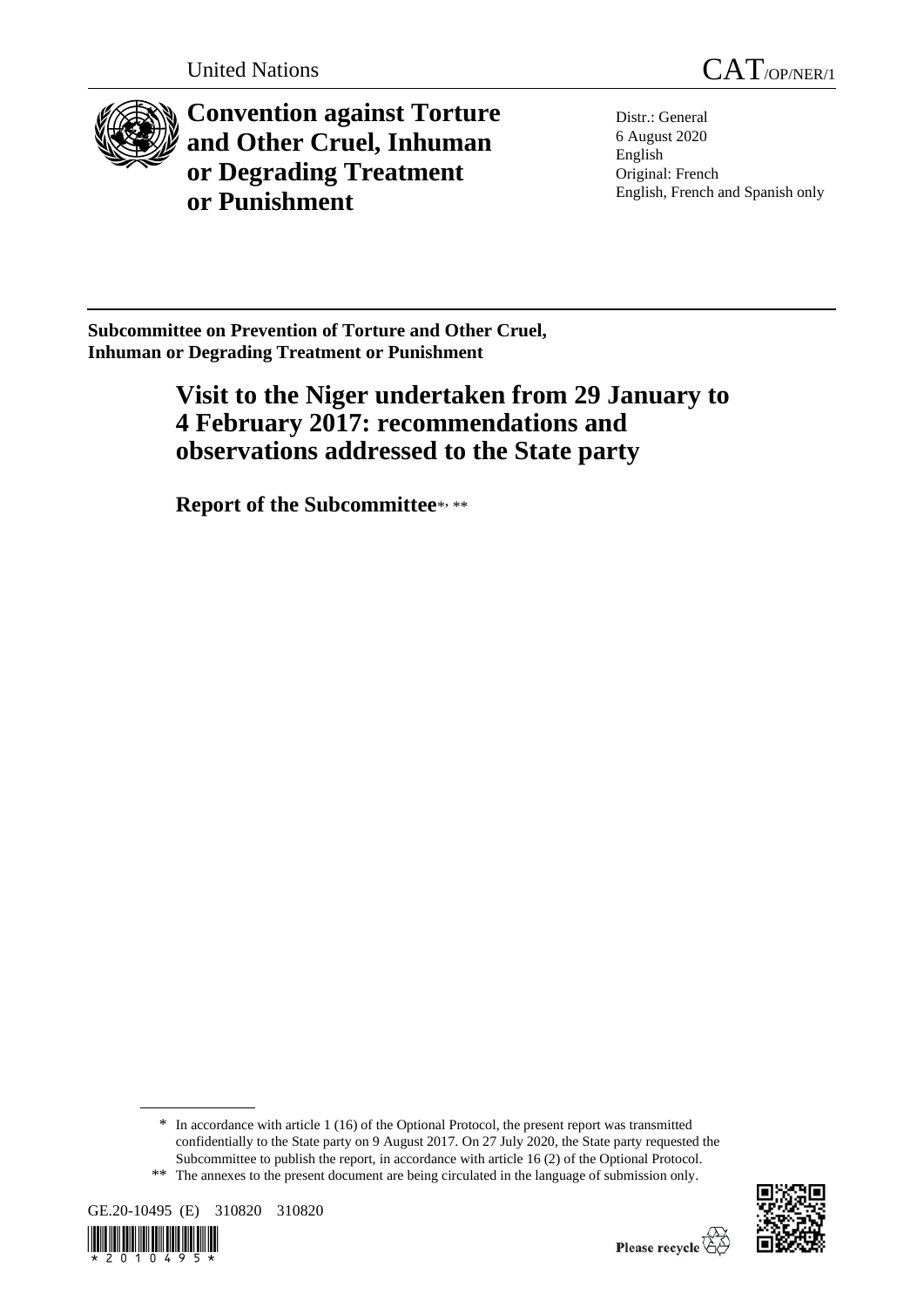# Contents

|         |                | Page |
|---------|----------------|------|
| I.      |                | 3    |
| П.      |                | 3    |
| Ш.      |                | 4    |
| IV.     |                | 4    |
|         | A.             | 4    |
|         | <b>B.</b>      | 5    |
|         | C.             | 6    |
| V.      |                | 7    |
|         | A.             | 7    |
|         | $\mathbf{B}$ . | 12   |
| VI.     |                | 17   |
|         | A.             | 17   |
|         | Β.             | 18   |
| VII.    |                | 19   |
| Annexes |                |      |
| Ι.      |                | 20   |
| II.     |                | 23   |
|         |                |      |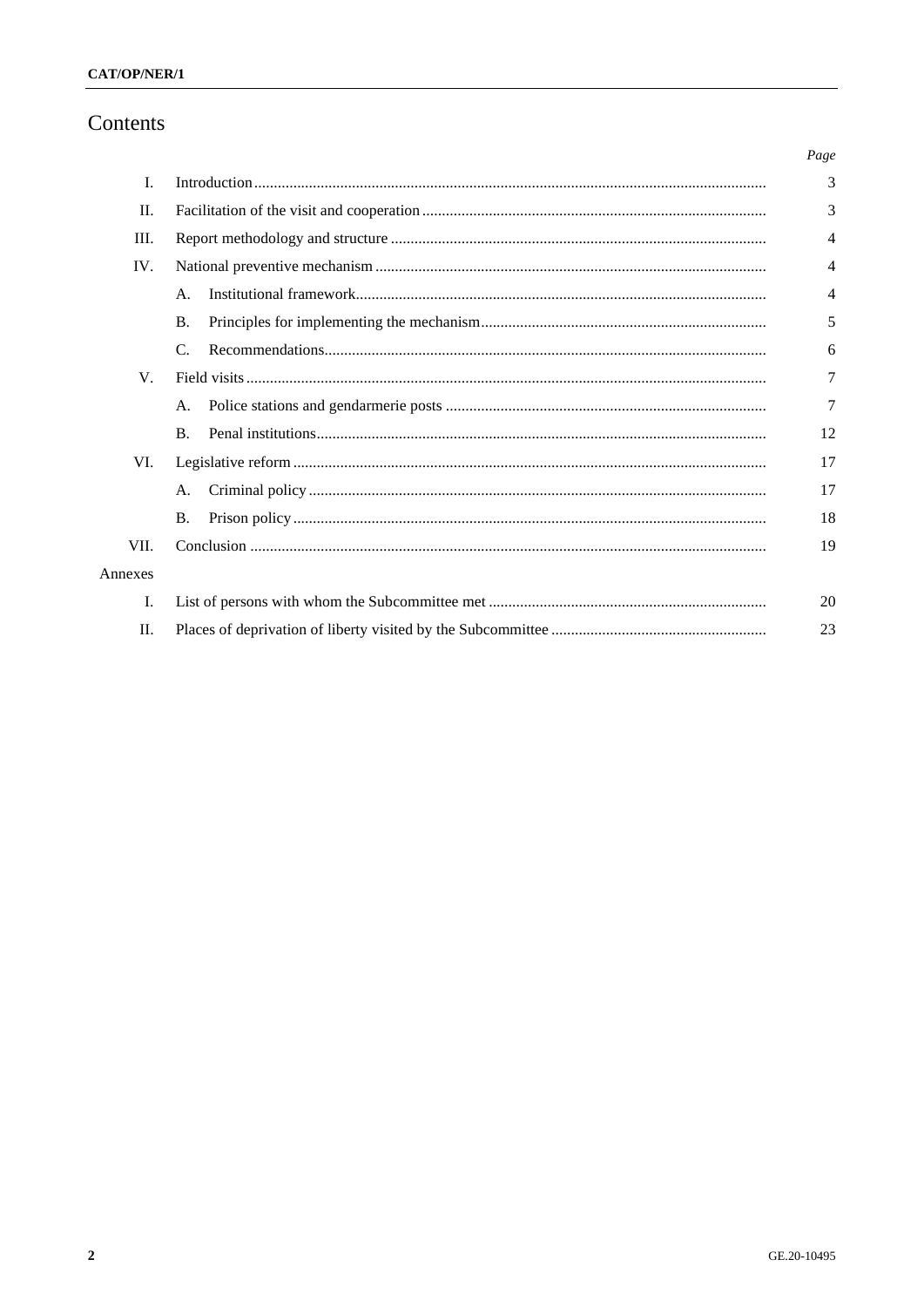## **I. Introduction**

1. In accordance with articles 11 and 13 (4) of the Optional Protocol to the Convention against Torture and Other Cruel, Inhuman or Degrading Treatment or Punishment, the Subcommittee on Prevention of Torture and Other Cruel, Inhuman or Degrading Treatment or Punishment undertook its first visit to the Niger, from 29 January to 4 February 2017.

2. The delegation was composed of the following members of the Subcommittee: Catherine Paulet (head of delegation), Hans-Jörg Bannwart (head of the Subcommittee's Regional Team for Africa), Joachim Gnambi Garba Kodjo (Subcommittee Rapporteur for the Niger) and Radhia Nasraoui.

3. The Subcommittee members were assisted by three staff members from the Office of the United Nations High Commissioner for Human Rights (OHCHR), including a security officer, and by a local interpreter.

4. The purpose of the visit was to support the Niger in the implementation of the national preventive mechanism provided for under article 3 of the Optional Protocol and to conduct a field visit to places of deprivation of liberty.

5. The Subcommittee delegation visited several types of places of deprivation of liberty<sup>1</sup> and met with the competent authorities of the Niger, $2$  including the acting Prime Minister and the Minister of State, the Minister of the Interior, the President of the National Assembly, the Minister of Justice, and representatives of the courts and the prosecution service.

6. The delegation also met with representatives of the National Human Rights Commission, the United Nations Development Programme, civil society, the bar association, the medical association and international organizations. The Subcommittee wishes to thank them for the valuable information they provided.

7. On 3 February 2017, at the conclusion of the visit, the Subcommittee presented its confidential preliminary observations orally to the authorities of the Niger.

8. The present report uses the generic term "ill-treatment" to refer to any form of cruel, inhuman or degrading treatment or punishment.

9. The Subcommittee's report will remain confidential until such time as the authorities of the Niger decide to make it public, as stipulated in article 16 (2) of the Optional Protocol. The Subcommittee wishes to draw the State party's attention to the possibility of applying for funding from the Special Fund established in accordance with article 26 of the Optional Protocol, for specific projects to implement the recommendations contained in the report, on condition that the report has been made public.

10. **The Subcommittee recommends that the Niger consider publishing the present report in accordance with article 16 (2) of the Optional Protocol.**

11. **The Subcommittee requests the authorities of the Niger to reply to the present report within six months of the date of its transmission, giving a full account of the actions they have taken to implement the recommendations contained herein.**

### **II. Facilitation of the visit and cooperation**

12. The Subcommittee wishes to thank the authorities of the Niger for their excellent cooperation and for having designated Rabiou Assetou Traoré as liaison officer and focal point. Her diligence and availability helped to facilitate the on-site visit.

13. The Subcommittee is also grateful for the support provided by Ismail Kane Abdoulaye, human rights programme analyst for the United Nations Development Programme, who played a key role in ensuring that the visit went smoothly.

<sup>&</sup>lt;sup>1</sup> See list in annex II.

<sup>2</sup> See list in annex I.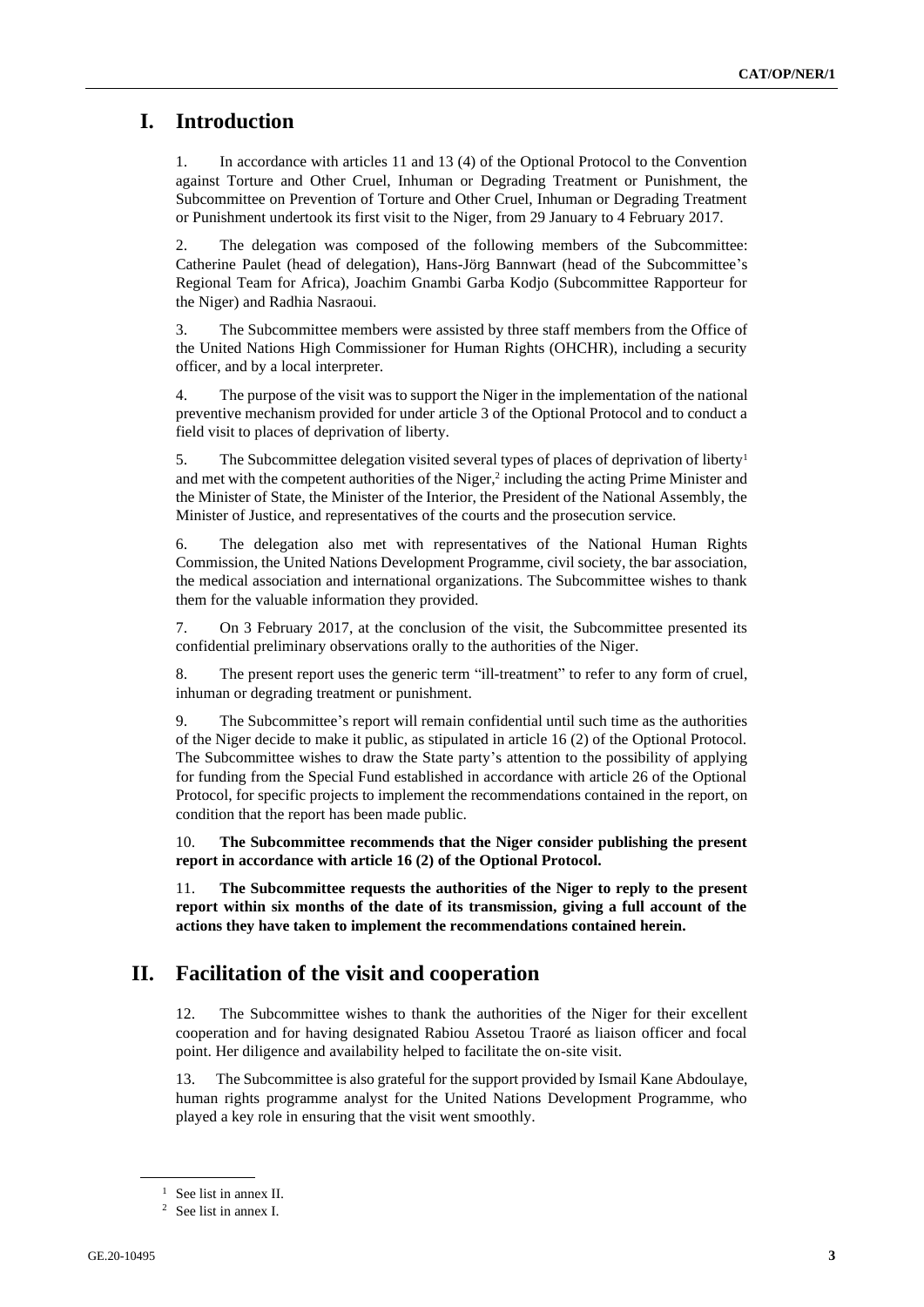14. The Subcommittee notes with satisfaction that the Government of the Niger granted it unrestricted access to places of detention in accordance with the Optional Protocol. It regrets, however, the delay in receiving the credentials needed to access all places of deprivation of liberty, issued in accordance with the Subcommittee's model, as well as the most recent texts of the State party's counter-terrorism laws, which had been requested prior to the visit. It also regrets that it was not provided with information on gendarmerie posts, military establishments, detention centres for foreigners, camps for former combatants or information on some police stations, such as the antiterrorism police unit in Niamey, as a result of which the delegation was not able to include such information among the elements taken into account in preparation for the visit. Lastly, the Subcommittee regrets that the Ministries of Health, Defence, Protection of Women and Children, and Finance, which play an important role in the prevention of torture, were not represented at the initial and final joint meetings.

15. The Subcommittee notes with appreciation the frank and constructive dialogue with the authorities during the end-of-mission meeting and acknowledges the commitment by the highest levels of government to fulfil their obligations under the Optional Protocol, as expressed by Marou Amadou, Minister of Justice. Proof of that commitment is the road map submitted by the Ministry of Justice a month after the visit, together with an action plan for the implementation of the national preventive mechanism. The Subcommittee appreciates the level of professionalism, cooperation and efficiency of everyone with whom the delegation met.

# **III. Report methodology and structure**

16. The report of the Subcommittee consists of three parts: the first deals with the issue of the national preventive mechanism, which the State party has not yet put in place; the second focuses on conditions of detention as observed during the visit; and the third outlines the legislative changes needed with respect to both criminal policy and prison policy. The Subcommittee is of the view that these sections address intrinsically linked structural problems and that analysing them together is likely to contribute to the prevention of illtreatment.

# **IV. National preventive mechanism**

### **A. Institutional framework**

17. The State party ratified the Optional Protocol on 7 November 2014 and, pursuant to article 17 thereof, it undertook to establish, within one year, a national preventive mechanism. The Subcommittee carried out its visit during a period when numerous legislative amendments were being introduced and when the national policy on justice and human rights and its accompanying action plan were being implemented. The Subcommittee welcomes the fact that the State party has expressed its commitment to establishing a mechanism as a matter of priority.

18. The authorities with whom the delegation met and the National Human Rights Commission believe that the mechanism should come under the Commission, mainly for reasons related to budgetary constraints in the State party and to the institutional independence of the National Human Rights Commission, which is underpinned by a strong organic act.

19. The Subcommittee takes note of Act No. 2012-44, establishing the composition, organization, functions and operation of the Commission, the text of which was provided by the authorities of the State party. It also notes that, under article 19 of the Act, the National Human Rights Commission is empowered to conduct regular announced or unannounced visits to places of detention and make recommendations to the competent authorities. It is also tasked with combating torture, acts of abuse and other cruel, inhuman or degrading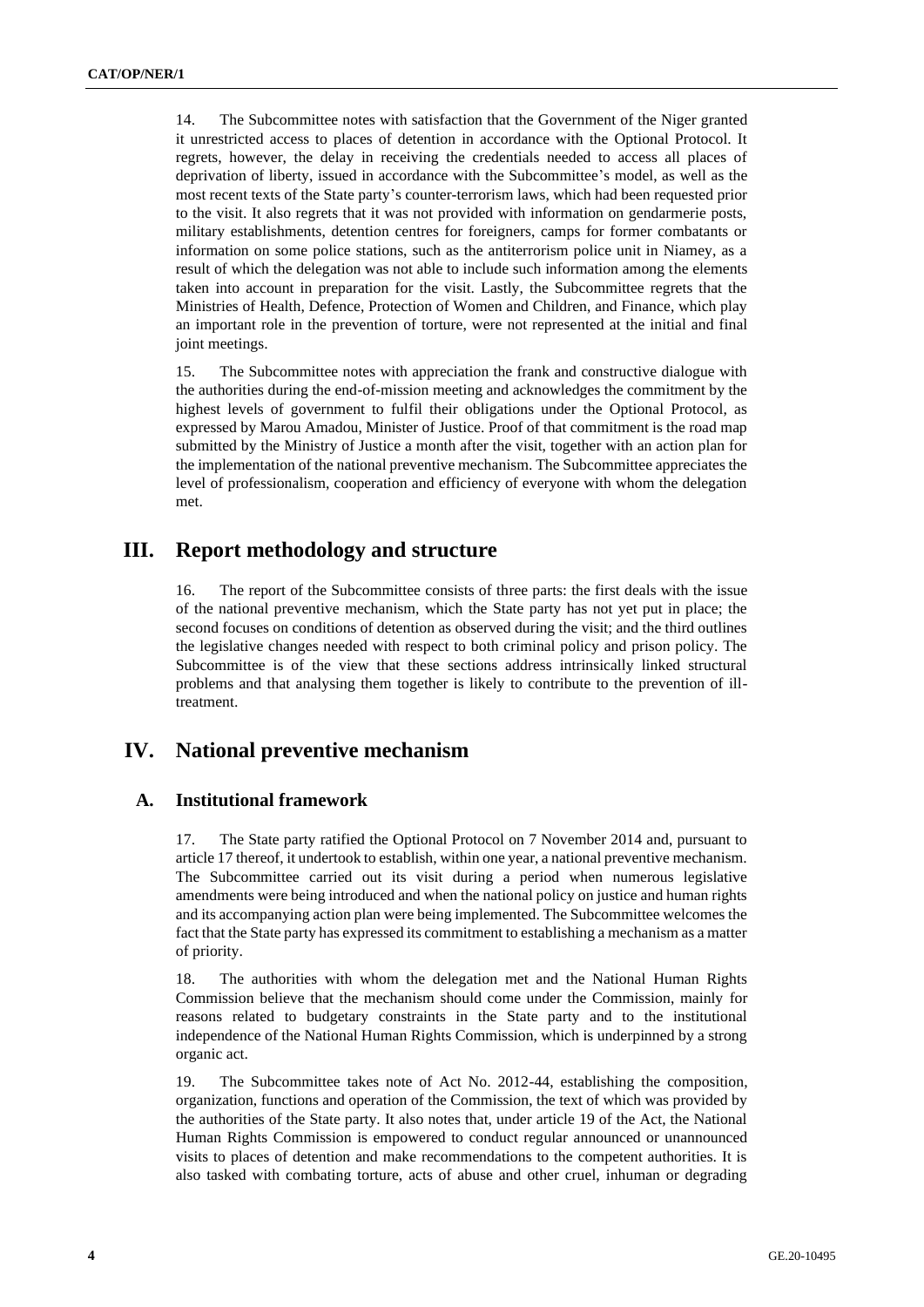treatment or punishment, in accordance with universal, regional or national human rights standards, which is the core mandate of a national preventive mechanism.

20. The Subcommittee does not take a position on whether a national preventive mechanism should be a separate body or form part of a national human rights institution. It notes, however, that the provisions of article 19 of the Act establishing the National Human Rights Commission do not, in and of themselves, provide the guarantees required under article 18 of the Optional Protocol.

### **B. Principles for implementing the mechanism**

21. Although the State party is free to determine the institutional format of the mechanism, it is imperative for it to ensure that the mechanism conforms to the provisions of the Optional Protocol, as elaborated by the Subcommittee in its guidelines on national preventive mechanisms (CAT/OP/12/5), and to give due consideration to the Principles relating to the Status of National Institutions for the Promotion and Protection of Human Rights (Paris Principles).<sup>3</sup>

22. The choice of an institutional framework for the mechanism should be the subject of a broad, inclusive and transparent consultation with relevant stakeholders, including the various national bodies that monitor human rights and places of deprivation of liberty, the political parties represented in parliament, and civil society organizations with expertise in the area of torture prevention.

23. The mandate and powers of the mechanism with regard to visits should be clearly defined in a legislative text, which should cover all places where persons are or may be deprived of their liberty, either by virtue of an order given by a public authority or at its instigation or with its consent or acquiescence, as established in article 4 of the Optional Protocol. If the option chosen by the State party is to place the mechanism under the National Human Rights Commission, Act No. 2012-44 establishing the National Human Rights Commission should be amended to reflect the criteria set out in the Optional Protocol. This means that the mechanism should be empowered to have access even to State facilities where persons have been detained without the prior involvement of the judiciary, as is presumed to be the case in the service known as the "Coordination".

24. The legislation should also empower the mechanism to choose freely the places of deprivation of liberty to be visited, the timing of the visits, whether they are announced or unannounced, and the persons with whom private interviews are to be held, and to have access to all necessary information, including personal and confidential information, to enable it to examine the situation of persons deprived of their liberty and improve their treatment and conditions of detention, in accordance with articles 19 and 20 of the Optional Protocol.

25. The members of the mechanism should be selected in accordance with criteria explicitly set out in the law, with care taken to ensure a gender balance and to reflect the ethnic pluralism of the State party, as indicated in article 18 of the Optional Protocol. Even if the mechanism is placed under the National Human Rights Commission, the number of Commission members will have to increase and the scope of their activities will have to be broadened to include the area of health. The members of the mechanism should not hold positions which could raise questions of conflicts of interest. It would be highly desirable, for example, for the members of the mechanism not to be chosen from among persons currently holding posts in the civil service or in the criminal justice system, even if they temporarily relinquish their duties.

26. The legislation should also specify members' periods of office, which may be renewable and should, if possible, be staggered, along with any possible grounds for their dismissal. Members and staff should enjoy privileges and immunities and the mechanism should establish a strategy for preventing reprisals against its members and against persons who provide the mechanism with information.

<sup>3</sup> Optional Protocol, art. 18 (4).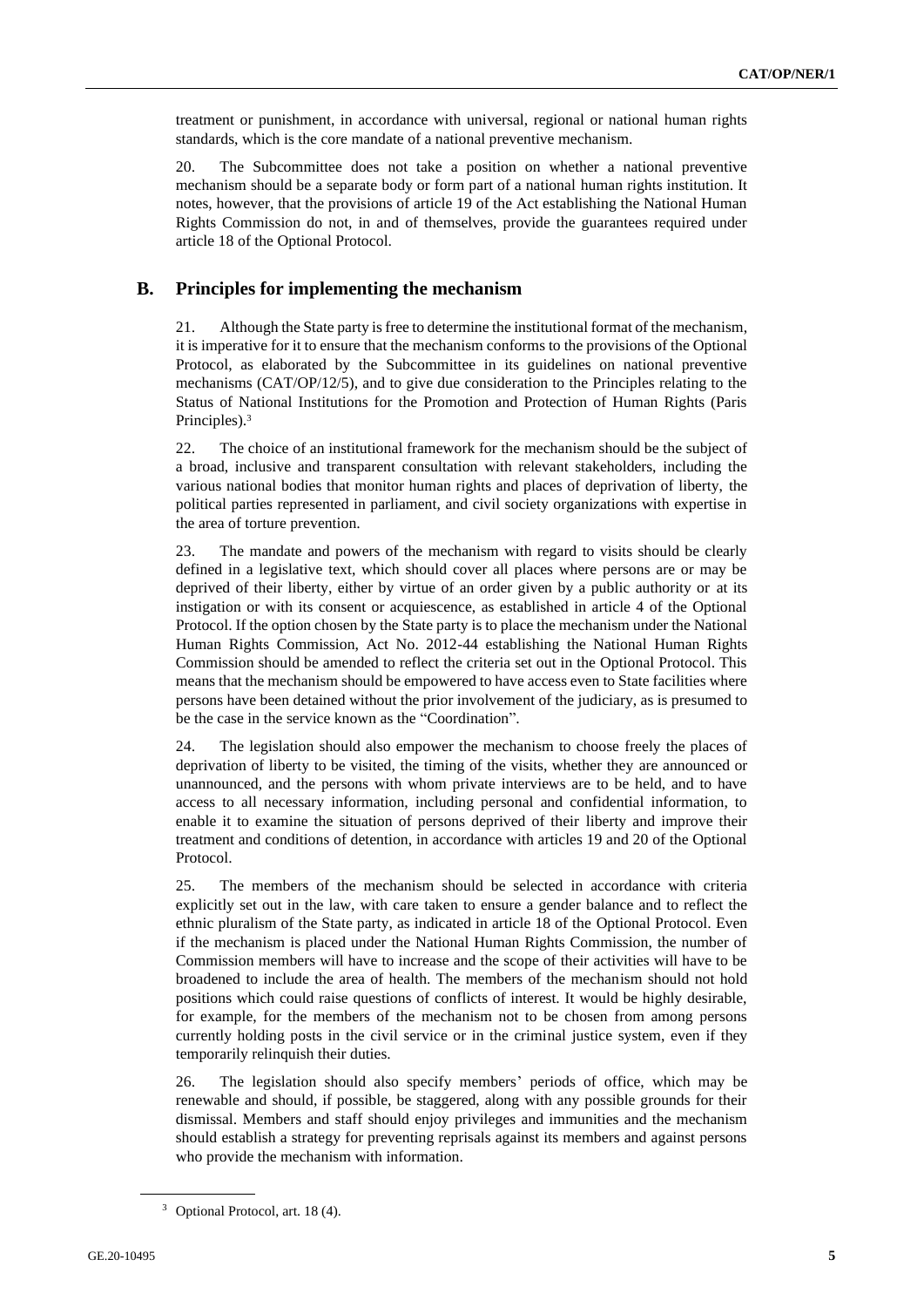27. In accordance with article 18 (1) and (3) of the Optional Protocol, the mechanism should enjoy functional and financial independence and should receive the resources necessary to enable it to carry out its mandate effectively. This implies that the State party should ensure that funds are specifically allocated to the mechanism. Such funding should be sufficient to allow the mechanism to carry out its programme of visits in all regions of the country and to conduct follow-up activities. If the mechanism is placed under the National Human Rights Commission, the mechanism's budget request should be prepared by the mechanism itself on the basis of its workplan and should be submitted to the State authorities separately from that of the National Human Rights Commission. Once the budget is approved, the mechanism should be free to make its own decisions concerning the use of its specific resources.

28. If the State party chooses to place the mechanism under the National Human Rights Commission, the Subcommittee suggests that, in order to ensure its functional independence and its visibility, its functions should be entrusted to a parallel structure, with its own staff and budget. It is important to ensure that the public, in particular persons deprived of their liberty, and various stakeholders are aware of the work and mandate of the mechanism and understand that its activities are focused on prevention, confidentiality and systemic analysis of the causes of torture and ill-treatment. The working methods and the safeguards for ensuring the independence of the mechanism, including cooperation and sharing of information with the National Human Rights Commission, should be set out in internal regulations. The annual report of the mechanism, which should be published in accordance with article 23 of the Optional Protocol, should be separate from that of the National Human Rights Commission.

### **C. Recommendations**

29. The Subcommittee takes note of the road map developed to lay the foundations for an independent mechanism and of the timeline for its establishment.

30. Pursuant to the mandate entrusted to it under article 11 (b) of the Optional Protocol, the Subcommittee stands ready to provide advice and technical assistance to support the State party in this process.

31. **Although it is the State party's prerogative to decide how to structure the mechanism in order to make it most effective, the Subcommittee recommends that it take account of the following:**

(a) **The mechanism should be established in accordance with the relevant provisions of the Optional Protocol and of the Paris Principles;**

(b) **The institutional framework for the mechanism should be selected through a transparent, inclusive and participatory approach in order to determine the institutional configuration that would be most effective in preventing torture and avoiding overlap of mandates and duplication of effort. The same approach should be applied in identifying and appointing the members of the mechanism, which should be done in accordance with criteria set out in a legislative text. The selection process should also ensure gender balance and take account of ethnic pluralism. Members should collectively have the expertise and experience necessary to fulfil their mandate, including medical knowledge, and should not hold positions which could raise questions of conflict of interest;**

(c) **The mandate and powers of the mechanism with regard to visits should be clearly defined in a legislative text, which should cover all places where persons are or may be deprived of their liberty, either by virtue of an order given by a public authority or at its instigation or with its consent or acquiescence, as established in article 4 of the Optional Protocol;**

(d) **Visits should be conducted in the manner and with the frequency that the members of the mechanism decide. The mechanism should have the ability to conduct private interviews with persons deprived of their liberty and the right to carry out**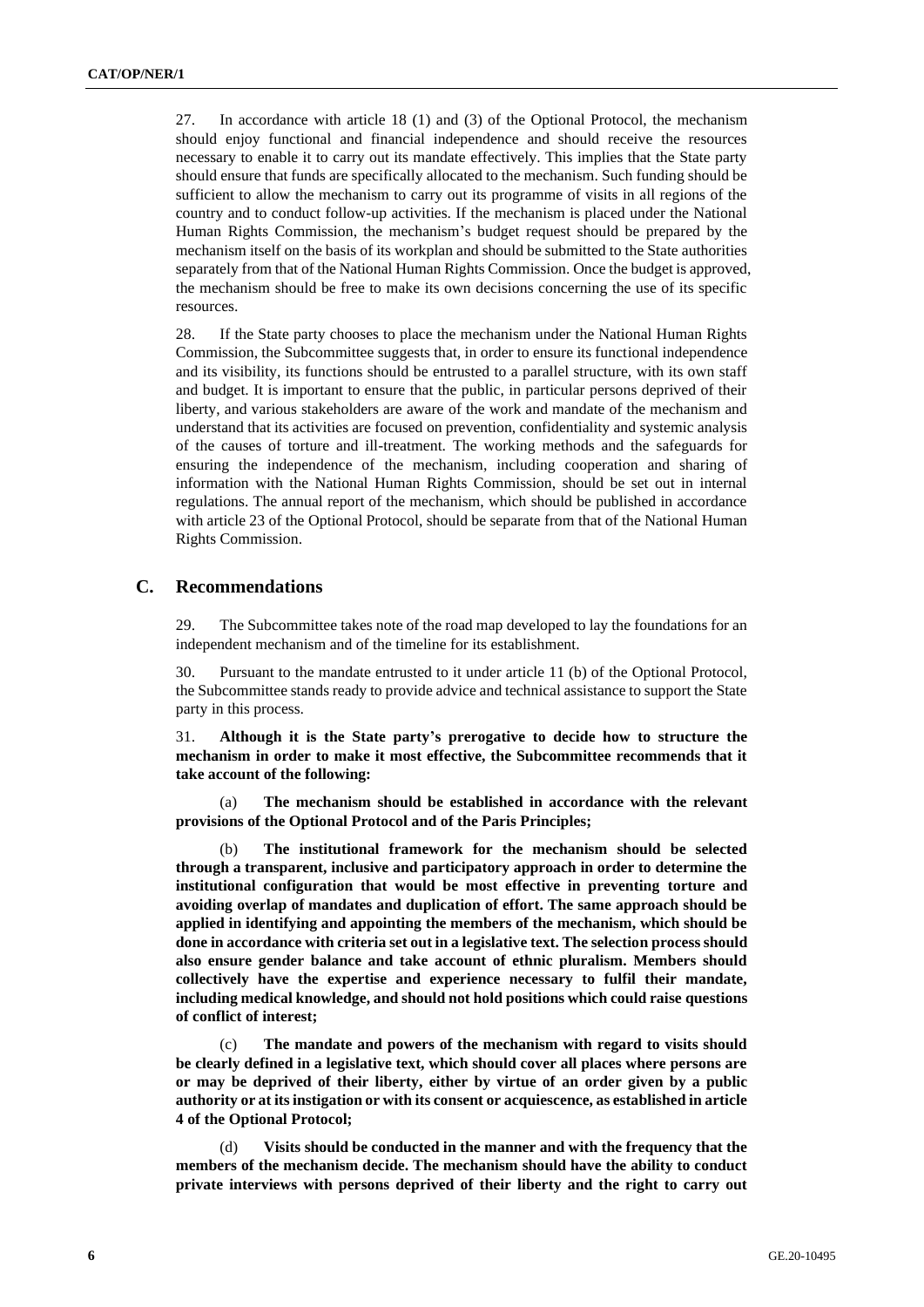**unannounced visits at all times to all places of deprivation of liberty, in accordance with the provisions of the Optional Protocol;**

(e) **The financial and operational independence of the mechanism should be guaranteed by law and in practice. The necessary resources should be allocated to ensure the effective operation of the mechanism;**

(f) **The State party should publish and widely disseminate the annual reports of the mechanism.**

### **V. Field visits**

### **A. Police stations and gendarmerie posts**

32. During the visit, the delegation visited five police stations and one gendarmerie post in Niamey (see annex II).

#### **1. Physical and sanitary conditions of detention**

33. The delegation noted that detainees in police stations were being held under conditions that were not in conformity with the Nelson Mandela rules.<sup>4</sup> Some cells were very small: individual cells at the antiterrorist brigade facility measured  $2.59 \text{ m}^2$ ; judicial police cells, where two detainees were being held at the time of the visit, measured 5.60  $m^2$ ; the cell at the Yantala police station, where two detainees were being held, measured  $8.77 \text{ m}^2$ ; and the cell at the central police station, which measured  $15.63 \text{ m}^2$ , at times holds up to seven individuals, according to information obtained from detainees. Most cells lacked light (either natural or artificial), and in place of windows there were sometimes holes, such as at the judicial police station, or the windows were closed, such as in the cell for women and children at the antiterrorist brigade facility. The cells lacked adequate ventilation ducts. None of the cells inspected had toilets or showers, except those of the antiterrorist brigade, which were in very poor condition. No personal hygiene products were made available to detainees, who slept on the floor, with no mattresses, blankets or protection against mosquitoes, in cells that were sometimes very unhygienic, with a strong smell of urine and faeces, such as the cells at the central and Yantala police stations, where a corner of the cell with a simple hole draining to the outside served as a toilet.

34. The interviews conducted by the delegation revealed that most of the police stations and gendarmerie posts visited did not have a budget for feeding detainees, who are given meals once a day by their own families or sometimes by the officers themselves.

35. The delegation also observed that no suitable space had been made available for daily exercise in the open air by persons held in police custody for long periods, especially at the antiterrorist brigade facility, where, by law, detained persons may be held for up to one month.

36. The delegation was informed that there were no cells for women or children at the Yantala police station. They are placed on a bench opposite the front desk and, where necessary, handcuffed to the bench.

37. **The Subcommittee recommends that the authorities of the Niger take steps to improve the conditions of detention at police stations and gendarmerie posts and ensure that:**

(a) **Individual cells are occupied by only one detainee at night**<sup>5</sup> **and that the 2.59 m<sup>2</sup> cells at the antiterrorist brigade facility are used only for periods of a few hours;**

(b) **Cells at police stations are ventilated and have sufficient natural or artificial light;**<sup>6</sup>

<sup>4</sup> United Nations Standard Minimum Rules for the Treatment of Prisoners (Nelson Mandela Rules) (rules 12–16).

<sup>5</sup> Ibid., rule 12.1.

<sup>6</sup> Ibid., rule 14.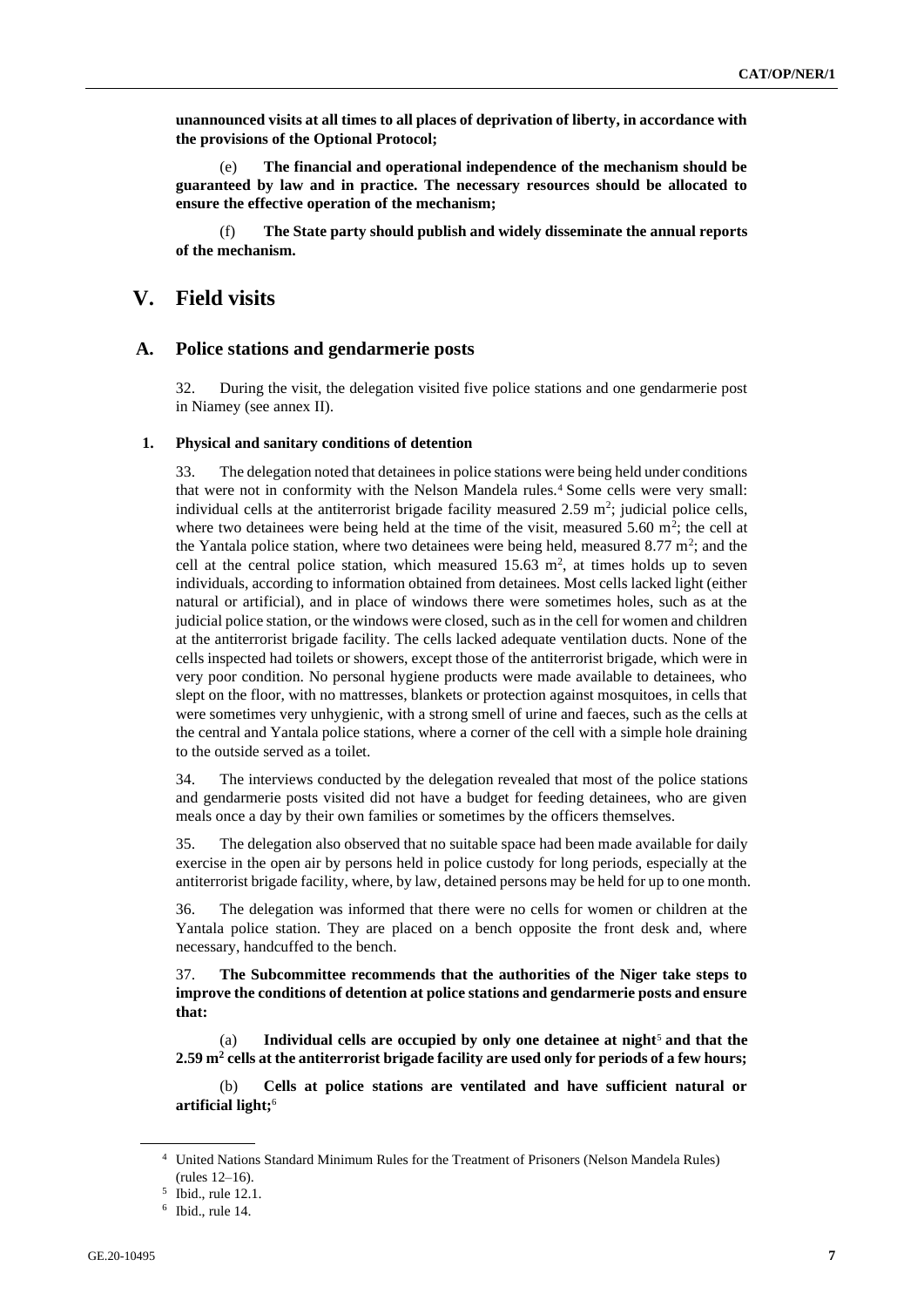(c) **Hygienic and sanitary conditions in police detention facilities are improved;**<sup>7</sup>

(d) **Detainees at police stations are provided with mattresses, bedding**<sup>8</sup> **and mosquito nets;** 

(e) **Police stations and gendarmerie posts have a budget for food;**<sup>9</sup>

(f) **Detainees have access to safe drinking water within the premises and to toilets, showers and personal hygiene products;**

(g) **Every detainee is able to engage in at least one hour of physical exercise per day in the open air;**<sup>10</sup>

(h) **Separate cells are provided for women and children, particularly at the Yantala and the judicial police stations.** 

#### **2. Fundamental legal safeguards**

*(a) Right to be informed of one's rights and of the reasons for one's arrest*

38. The Code of Criminal Procedure of the Niger does not guarantee the right of persons in police custody to be informed of their rights<sup>11</sup> or of the reasons for their arrest or of the charges against them.<sup>12</sup>

39. The delegation was informed that the rights of detainees are indicated in the arrest record, which is written in French by the police officer. Under article 57 of the Code of Criminal Procedure of the Niger, persons in police custody read the arrest record themselves, unless they state that they do not know how to read, in which case, the record is read and translated to their language for them by an interpreter or by a police officer. However, the interviews conducted by the delegation revealed that most detainees who had stated that they were illiterate or spoke a local language had signed (or affixed their fingerprint to) their arrest record without knowing its content. With the exception of those held at the antiterrorist brigade facility, most detainees stated that they had not been informed of their rights, and none of the detainees were aware of their criminal status or of what further proceedings would ensue.

40. The delegation was informed that the majority of persons detained for alleged terrorist acts in the context of military operations in Diffa had not been informed of their rights or of the reasons for their arrest prior to their arrival at the antiterrorist brigade facility in Niamey, which occurred four to nine days after their arrest.

41. **The Subcommittee recommends that the State party adopt the necessary legislative and administrative measures to ensure that all persons deprived of their liberty are informed of all their rights and of the reasons for their arrest at the outset of the deprivation of liberty and, as soon as possible thereafter, of the charges against them. Such information should be provided orally at first, in clear language and in a language that the person understands, with the assistance of an interpreter if necessary, and should then be provided in writing to the persons concerned. Information on these rights should also be made generally known to all in all places of detention, through the use of signs posted where detainees can see them.**

*(b) Right to legal counsel*

42. Article 71 of the Code of Criminal Procedure provides that suspects who have been held in police custody for 24 hours must be advised of their right to retain a lawyer; if they are not, the proceedings may be declared null and void. In the case of persons suspected of

<sup>7</sup> Ibid., rule 17.

<sup>8</sup> Ibid., rules 19–21.

<sup>9</sup> Ibid., rule 22.

<sup>10</sup> Ibid., rule 23.1.

<sup>&</sup>lt;sup>11</sup> General comment No. 2 (2007) on the implementation of article 2 by States parties, para. 13.

<sup>&</sup>lt;sup>12</sup> International Covenant on Civil and Political Rights, art. 9 (2).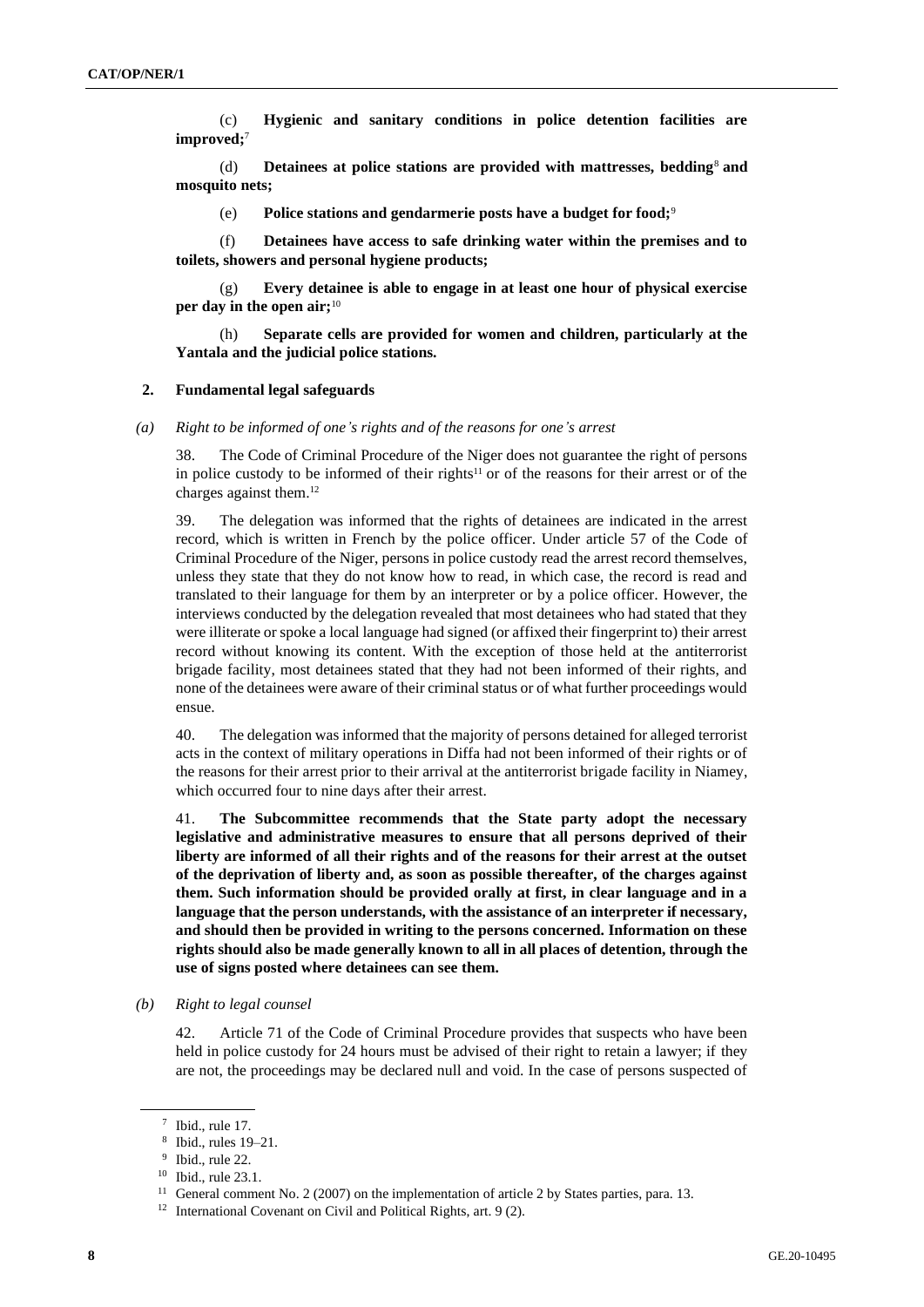terrorist acts, new article 605.5 of the Code of Criminal Procedure, introduced by Act No. 2016-21 of 16 June 2016, extends the time limit for notifying detainees of their right to be assisted by a lawyer to 48-hours. The Subcommittee notes that the law does not guarantee the right of detained persons to have access to a lawyer; it provides only that they must be informed of that right within 24 to 48 hours of being taken into custody. Hence, effective access to a lawyer could be delayed beyond those deadlines. The interviews conducted by the delegation revealed that most detainees had not been informed of their right to consult a lawyer and that those who had been informed at the antiterrorist brigade facility had not asserted that right. Other information gathered by the delegation indicates that a sizeable number of lawyers have access to their clients only after the latter have been interviewed by the police.

43. The Code of Criminal Procedure does not guarantee the right of prisoners to consult with their lawyers in private. The delegation was informed that meetings between prisoners and their lawyers sometimes took place in the presence of police officers.

44. Geographical and economic barriers hinder access to legal aid in the Niger. According to the information received, there are only 146 lawyers, including 24 trainee lawyers, in the country, and 145 of them are located in Niamey. Given the poverty of a large segment of the population and the scarcity of lawyers outside Niamey, access to professional legal assistance is difficult. The National Agency for Legal and Judicial Assistance was established by Act No. 2011-42 of 14 December 2011 to facilitate access to justice for the poor, especially in rural areas. However, according to the information obtained by the delegation, the Agency's public defenders are not lawyers and do not have the necessary experience or skills.

45. **The Subcommittee recommends that the State party adopt the legislative amendments required to ensure that persons in custody are able, regardless of the reasons for their detention, to have access to a lawyer of their choice or to a public defender from the moment of their arrest (see A/HRC/16/51, practice 10 (2)) and to have their lawyer present from the time they are first questioned. This right should include the opportunity to confer with a lawyer in private and never within earshot of police officers.**<sup>13</sup> **Public defenders should have experience and skills commensurate with the nature of the offence**<sup>14</sup> **and, whenever possible, should be lawyers. The authorities should consider measures to increase the number of lawyers trained in the country each year and to encourage them to establish themselves in the various regions of the country.**

#### *(c) Right to a medical examination*

46. In accordance with article 71 of the Code of Criminal Procedure, whenever a person is brought before a court, a medical certificate must be presented attesting that the individual has not suffered ill-treatment. The Subcommittee is concerned, however, that this provision of the Code is being applied only at the antiterrorist brigade facility, where a medical examination is performed by a police physician affiliated with the National Police Directorate, which could create a conflict of interest.

47. The delegation was informed that, although doctors were required to examine detainees when officially requested, they refuse to do so unless they are paid for their services. There is no agreement between the Ministry of Justice and the Ministry of Health to cover these costs, and the persons examined are expected to pay them. Most of the detainees with whom the delegation met had not been informed of their right to a medical examination and had not been examined.

48. In the case of detainees who are ill, their families are called by the police to take their relative to a hospital after having signed a "release for care" form. Persons who have no family are accompanied by police officers.

49. **The Subcommittee recommends that a medical examination be performed systematically on all arrested persons as soon as possible after they are taken into custody; the examinations should be carried out by independent doctors who have been** 

<sup>13</sup> Nelson Mandela Rules, rule 61.1.

<sup>14</sup> Basic Principles on the Role of Lawyers, principle 6.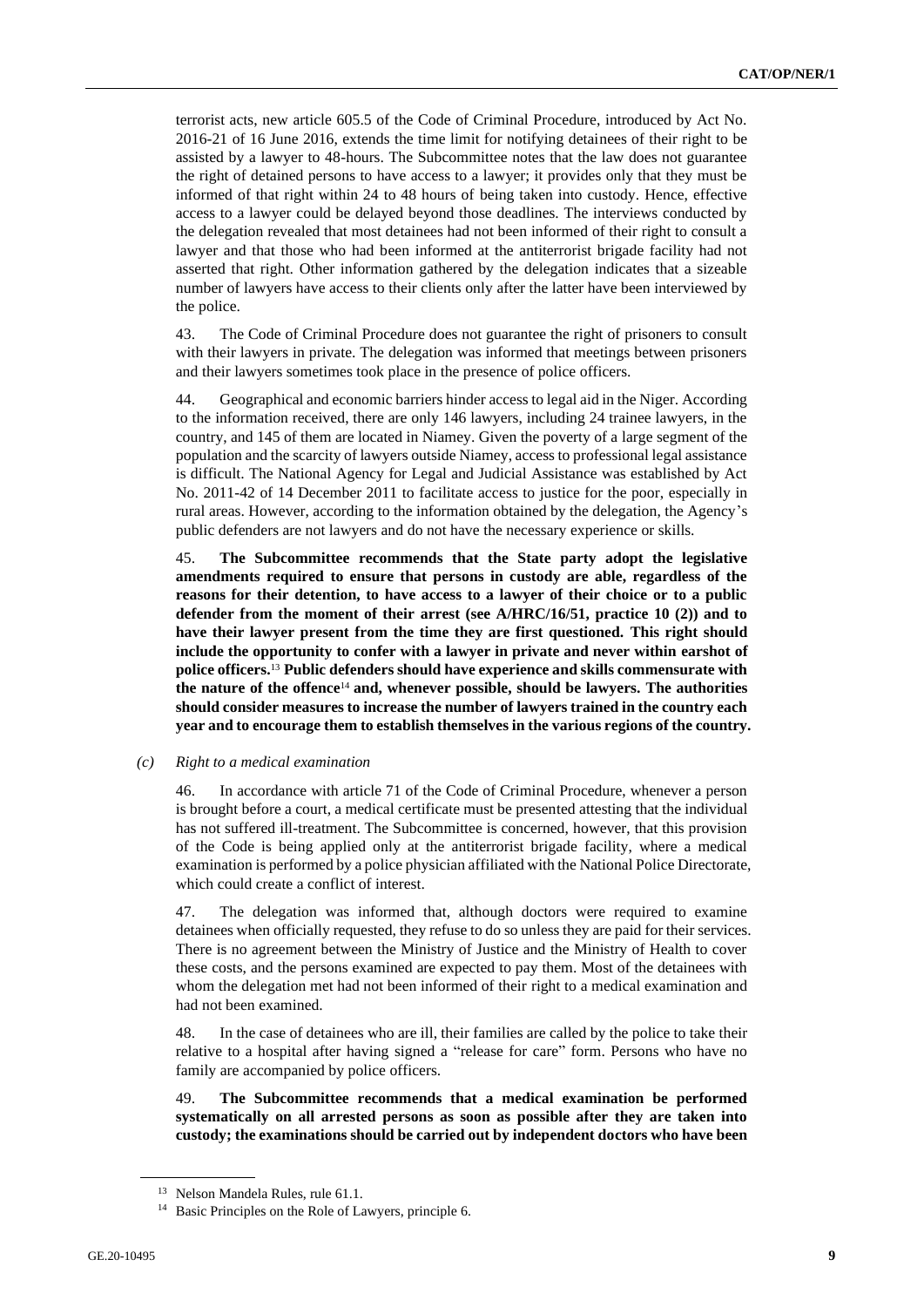**trained in the application of the Manual on the Effective Investigation and Documentation of Torture and Other Cruel, Inhuman or Degrading Treatment or Punishment (Istanbul Protocol).**

50. **The Subcommittee also recommends that the State party establish an agreement between the Ministry of Justice and the Ministry of Health in order to cover the costs of medical examinations and care for persons in custody.**

#### *(d) Notification of family members*

51. The Code of Criminal Procedure does not guarantee this right. The interviews conducted by the delegation indicated that detainees' right to inform a family member is often not respected.

52. **The Subcommittee recommends that the State party ensure that, in all cases and in all circumstances, persons taken into custody are able to contact their families or other persons of their choice from the moment they are deprived of their liberty. Moreover, judicial police officers should ensure that detainees are duly informed of the steps taken on their behalf.**

#### *(e) Duration of custody and lack of a habeas corpus procedure*

53. Under article 71 of the Code of Criminal Procedure, a suspect may be held in custody for 48 hours. The period may be extended for an additional 48 hours by authorization of the public prosecutor. The delegation noted that extensions of police custody were virtually automatic. In some cases, according to the records of the judicial police, the maximum period has been exceeded, giving rise to abusive detention for five or six days. Records of extension proceedings had been entered into the registers in order to justify the extension, but they had not been signed by the prosecutor. In addition, the delegation was informed that detainees brought before the court after 10.30 a.m. were no longer accepted by the Office of the Prosecutor and had sometimes been held for an additional day by the police.

54. In terrorism cases, new article 605.5 of the Code of Criminal Procedure, introduced by Act No. 2016-21 of 16 June 2016, extends the allowable period of police custody up to 15 days. The period may be extended by a further 15 days by written authorization of the prosecutor of the specialized counter-terrorism judicial unit or of the investigating judge.

55. The Subcommittee regrets that persons deprived of their liberty do not have the right to challenge the legality of their detention before a judicial authority (habeas corpus)<sup>15</sup> and that it is the public prosecutor, not a judicial authority with an independent, objective and impartial view of the matters at issue, who is responsible for the judicial review of detention.<sup>16</sup> The provisions of the Code of Criminal Procedure do not ensure that the person concerned will be brought before the relevant authority; they provide only for the authorization of an extension of detention by the prosecutor.

56. **The Subcommittee recommends that the State party redouble its efforts to ensure that the maximum duration of police custody does not exceed 48 hours, with the possibility for one extension in exceptional circumstances, if justified by tangible evidence.**<sup>17</sup> **The State party should also adopt the legislative amendments required to ensure that every detainee appears physically, within 48 hours from the time of his or her arrest, before a judge who is independent and impartial in respect of the matters at issue,**<sup>18</sup> **so that the judge can rule on the need for detention and ensure that the legality of the detention can be challenged.**<sup>19</sup>

<sup>&</sup>lt;sup>15</sup> International Covenant on Civil and Political Rights, art. 9 (4).

<sup>&</sup>lt;sup>16</sup> General comment No. 35 (2014) on article 9 (Liberty and security of person), para. 32.

<sup>17</sup> Ibid., para. 33.

<sup>18</sup> Ibid., para. 32.

<sup>19</sup> International Covenant on Civil and Political Rights, art. 9 (4). United Nations Basic Principles and Guidelines on Remedies and Procedures on the Right of Anyone Deprived of Their Liberty to Bring Proceedings Before a Court (A/HRC/30/37), principle 7.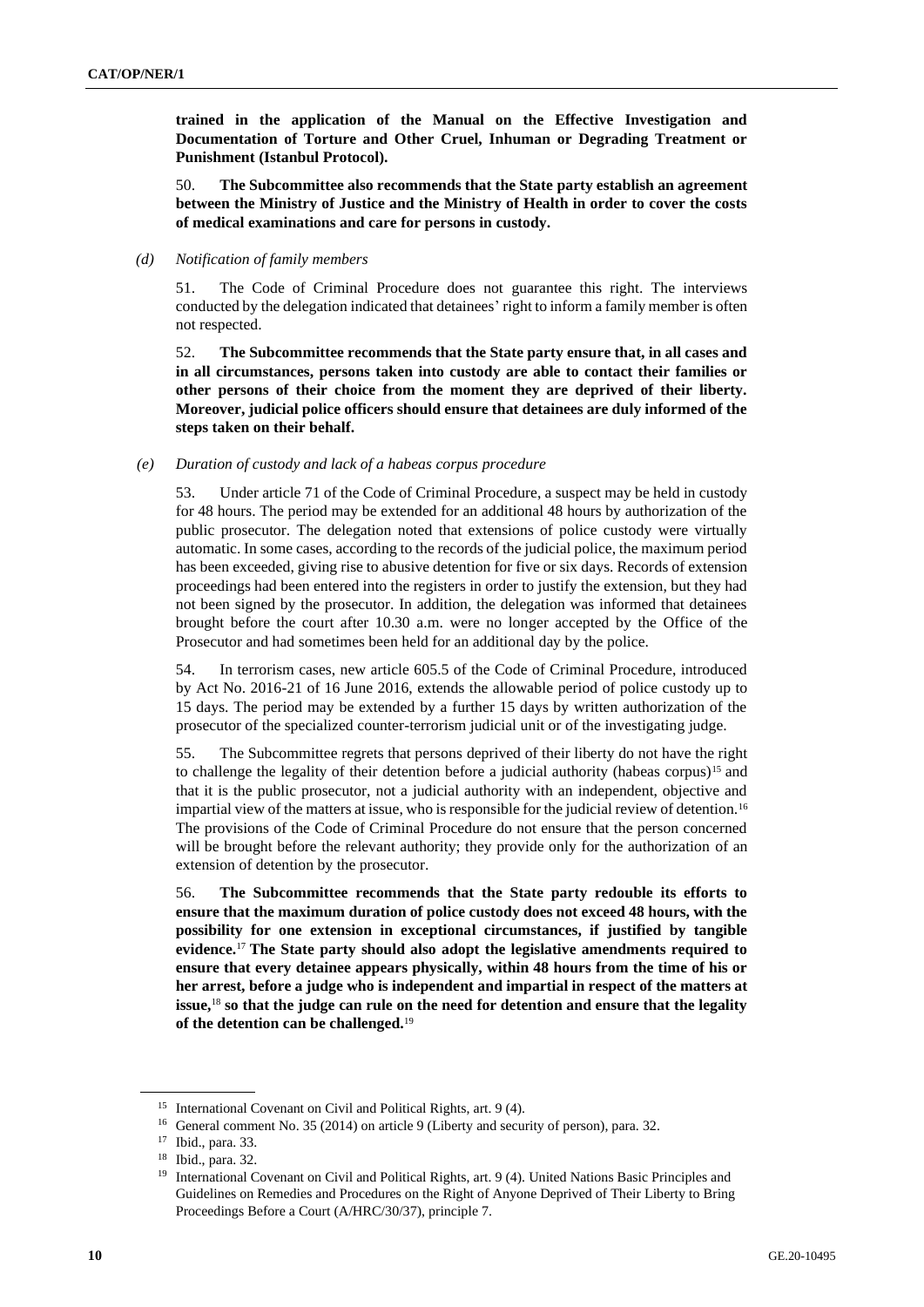#### *(f) Right of persons to notify consular authorities of their detention*

57. During its visits, the Subcommittee encountered detainees from countries other than the Niger. None of them had been informed of their right to notify consular authorities of their detention.

58. **The Subcommittee recommends that the State party take the necessary measures to ensure that consular authorities are notified whenever one of their nationals is taken into custody and that such information is duly noted in a custody register (person contacted, date and time).**

#### **3. Record-keeping**

59. Most of the police stations visited had two daily registers, an event logbook and a detention register, with the exception of the antiterrorist brigade, where the delegation had access only to daily records, which had not been filled in properly, as they did not always mention the date of a person's arrival at the brigade facility or the day on which the case was referred to the prosecutor. Even when the date of arrival at the brigade facility was mentioned in the record, the time of arrival was not included. When the delegation requested additional information from the chief of the brigade on the lack of records, he said that it was an irregularity. This lack of records makes it difficult to verify compliance with the time limits on custody and the existence of an extension approved by the prosecutor.

60. The delegation noted with concern the gaps in the records of police stations and gendarmerie posts. Their registers sometimes did not include data on dates or time of release of persons in custody, the date of referral to the prosecutor or the duration or extension of police custody. In addition, information regarding a detainee was often entered in several different registers, which made it difficult to arrive at an understanding of the detainee's overall situation. The recording system is manual, not computerized, and is unreliable.

61. The delegation also observed that detainees never signed in the column of the register showing the list of their belongings seized by the arresting authority, and that there were no records of complaints or of the use of means of coercion or disciplinary measures, nor were there records of visits with family members or lawyers or of detainee deaths or transfers to hospital or to prison.

62. Lastly, the delegation observed that there were no medical records in most police stations and gendarmerie posts, with the exception of the antiterrorist brigade infirmary, where a nurse-police officer established a medical record that was filed at the brigade facility.

63. **The Subcommittee recommends that the State party put in place a centralized, harmonized and, if possible, computerized system covering the entire country and that it ensure that data concerning persons taken into custody are recorded in a rigorous, systematic and comprehensive manner, in accordance with the Nelson Mandela rules (rules 7 and 8).**

64. **All police stations and gendarmerie posts should maintain records of medical examinations of arriving detainees and of medical consultations, transfers for medical treatment and deaths.**

#### **4. Allegations of torture and ill-treatment**

65. The Subcommittee was informed of only a few allegations of torture or ill-treatment of persons in custody. However, the Subcommittee remains concerned at information provided by some detainees, who claimed to have been subjected to violence by police officers at the time of their arrest, including punching and, in the case of persons suspected of acts of terrorism, thrashing with rope whips by military personnel. Some detainees interviewed at the Kollo prison confirmed that they had been subjected to physical abuse and that their belongings had been confiscated by soldiers at the time of their arrest. Some persons detained in connection with acts of terrorism also complained of being tightly handcuffed for 12 hours or more, even when they were inside a cell.

66. **The Subcommittee recommends that police personnel and public officials are authorized to make arrests periodically receive clear and categorical instructions**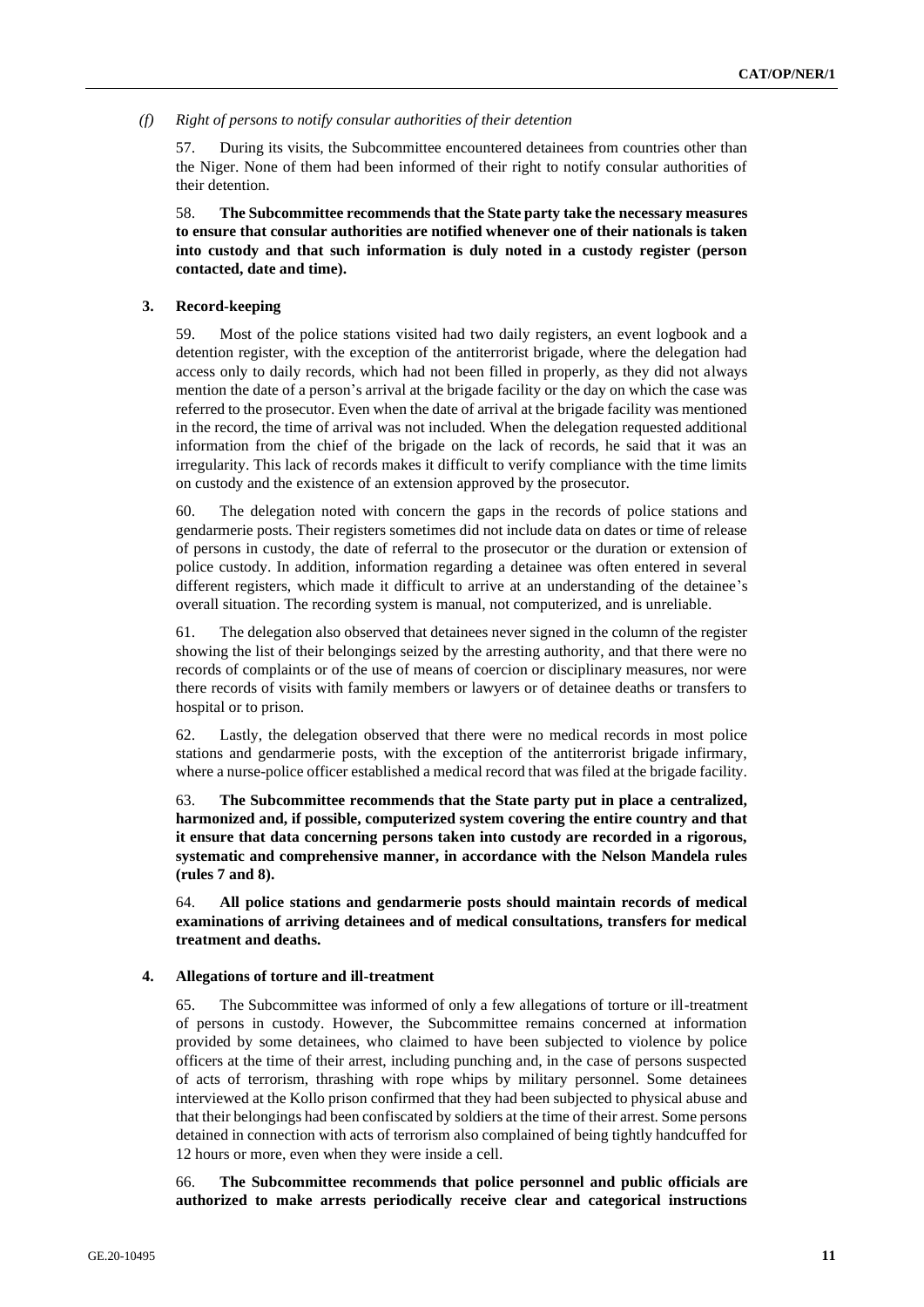**reminding them of the absolute and mandatory prohibition of any form of torture or ill-treatment and of the need to avoid using more force than is strictly necessary. The Subcommittee reminds the State party that it must ensure that its competent authorities proceed systematically and promptly to conduct an impartial investigation wherever there are reasonable grounds to believe that an act of torture or ill-treatment has been committed. If it is deemed essential to handcuff someone and no other form of control can be used, the handcuffs should not be too tight and should not be used for longer than is necessary.**

#### **5. Staffing**

67. The Subcommittee notes that the State party has organized awareness training on human rights for police officers. It nevertheless also notes the inadequacy of this training, which is not held regularly and does not focus on the prevention of torture, as indicated by the police officers themselves. The Subcommittee also takes note of the concerns expressed by police officers about lack of technical expertise for conducting investigations, lack of equipment and the importance of strengthening the forensic police force in order to establish evidence and not work solely on the basis of confessions.

68. **The Subcommittee recalls that, under articles 10 and 11 of the Convention against Torture, the State party has the obligation to ensure that education and information regarding the absolute prohibition of torture and ill-treatment are an integral part of continuing education for staff. The Subcommittee requests the authorities to improve training for judicial police officers in interrogation techniques and to give police forensic units the resources needed to conduct forensic examinations and analyses with a view to documenting criminal offences and identifying perpetrators. The Subcommittee encourages the State party to seek technical assistance from the Office of the United Nations High Commissioner for Human Rights and financial support from international donors in order to enhance staff training.**

### **B. Penal institutions**

69. The delegation visited the Kollo prison, located 35 km from Niamey. Built as a reintegration centre in 1984, the facility now houses mainly prisoners implicated in terrorismrelated cases.

#### **1. Physical conditions of detention**

70. At the time of the visit, the Kollo prison housed 1,031 individuals, including 10 women (1 convicted), 2 juveniles in conflict with the law and 3 children staying with their mothers in prison. Among the prisoners, 94 per cent (971) were remand prisoners, 53 were convicted prisoners and 80 per cent (821, including 5 women and 350 foreigners) were persons accused of belonging to Boko Haram. Neither the government authorities nor the interim prison director gave a clear indication of how many individuals the prison was designed to accommodate.

71. There were four detention units: the women's unit, the terrorist suspect unit ("the Boko Haram unit"), the unit for ordinary prisoners and the unit for public officials and other detainees housed separately from the rest of the prison population (for example, former politicians, members of the military, customs agents or managers). Minors in conflict with the law were not separated from adults, but two new dedicated units for juveniles and women were in the advanced stages of construction, thanks to financial support from the International Committee of the Red Cross. The Subcommittee is concerned that the State party is not adhering to the principle of separating remand prisoners, convicted prisoners and juveniles from adults, as required by Decree No. 99-368/PCRN/MJ/DH of 3 September 1999, which established the organization and internal regulations of the prison system (art. 5).

72. The units were structured as communal cells around a central courtyard. Detainees were allowed to remain in the courtyard from 6 a.m. to 8 p.m. Bathhouses with showers had been installed in the courtyards, but at night, when the cells were locked, inmates had to relieve themselves in buckets, with no privacy. Soap was distributed when it was available.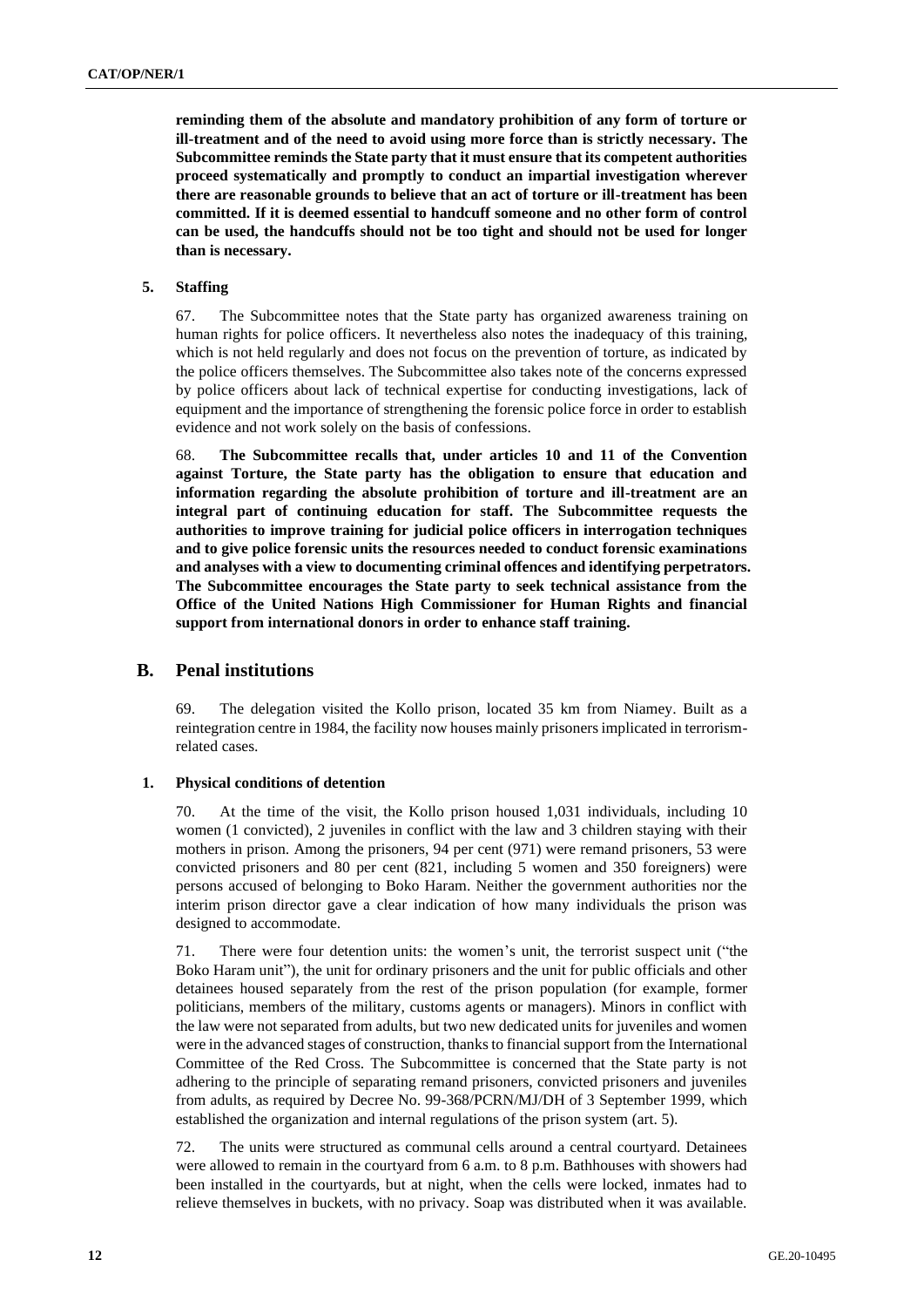The delegation observed that the food provided by the facility was inadequate in terms of quantity and quality. Inmates were eating twice a day, mainly corn, rice or sorghum. They received one serving of meat per week.

73. The Boko Haram unit was heavily overcrowded. According to the information provided by the interim prison director on numbers of prisoners per cell, the 20 communal cells housed between 17 and 53 prisoners and the floor space for each person was about 0.80 m<sup>2</sup>, which led to crowding and a risk of abuse and violence, as well as poor hygiene and health conditions (skin diseases, epidemics, etc.). The prisoner count information also indicated that 151 persons had no place in the cells. The Subcommittee was informed that, in order to avoid overcrowding and suffocating heat, the elderly, the sick, yard bosses and persons considered to be well-behaved spent the night outdoors in the central courtyard or in the mosque. Hygiene conditions in this unit (infested with bugs, latrines in deplorable condition, etc.) were particularly poor.

74. In the units for ordinary prisoners and public officials, inmates were living in relatively healthy conditions. The communal cells held fewer detainees and the floor space per person ranged from  $3.2 \text{ m}^2$  to 6 m<sup>2</sup>. The cells were clean and well-ventilated and the prisoners slept on mattresses.

75. With regard to the women's unit, eight women and three children were housed in a communal cell measuring  $26.06 \text{ m}^2$ , located outside the area where male prisoners were held. They slept on mats and kept their personal effects on the ground. The cell was clean and there was drinking water inside it, but there was insufficient natural light and no source of artificial light. The women spent the day outside the cell, from 6 a.m. to 8 p.m., and were able to prepare their meals in outdoor communal kitchens.

76. Inmates had no access to newspapers or televisions. Their only contact with the outside world was through visits with family members, which had to be authorized by the public prosecutor or the investigating judge. Ordinary prisoners and those in the unit for public officials could receive visitors once during the week and at weekends, while those in the Boko Haram unit were allowed visitors only on Tuesdays. Only one visitor per detainee was allowed, and visits took place without any privacy in visitation rooms that accommodated five people at a time, for a period of 5 to 10 minutes, even for people who had come from afar, such as from Diffa, which is located 1,345 km from Kollo. Through the International Committee of the Red Cross, ordinary prisoners were allowed to communicate with their families by telephone, under the supervision of guards, although not in all cases. Some prisoners in the Boko Haram unit reported that they were not able to communicate with their lawyers by phone or by mail, unless the lawyer initiated the contact.

77. Inmates were responsible for cooking and for cleaning the cells and toilets on a daily basis. There was a sewing workshop and a library, but those facilities were not being used owing to lack of staff. There was no formal arrangement for the education or training of detainees, nor were detainees able to engage in sports.

78. **The Subcommittee recommends that the State party take robust measures, including the use of alternatives to deprivation of liberty, in order to reduce the overcrowding observed at the Kollo prison, especially in the Boko Haram unit. The State should also improve detention conditions in that unit by (a) ensuring that detainees have a reasonable amount of space in their cells, (b) ensuring that they have mattresses, bedding** <sup>20</sup> **and mosquito nets, (c) ensuring that cells have adequate ventilation and natural and artificial light, (d) improving hygiene and sanitary conditions and (e) ensuring that prisoners have access to toilets both during the day and at night.**<sup>21</sup>

79. **The Subcommittee recommends that the State party ensure access to adequate food,** <sup>22</sup> **to drinking water at all times and to such personal hygiene articles as are** 

<sup>20</sup> Nelson Mandela Rules, rules 19–21.

 $21$  Ibid., rule 15.

 $22$  Ibid., rule 22.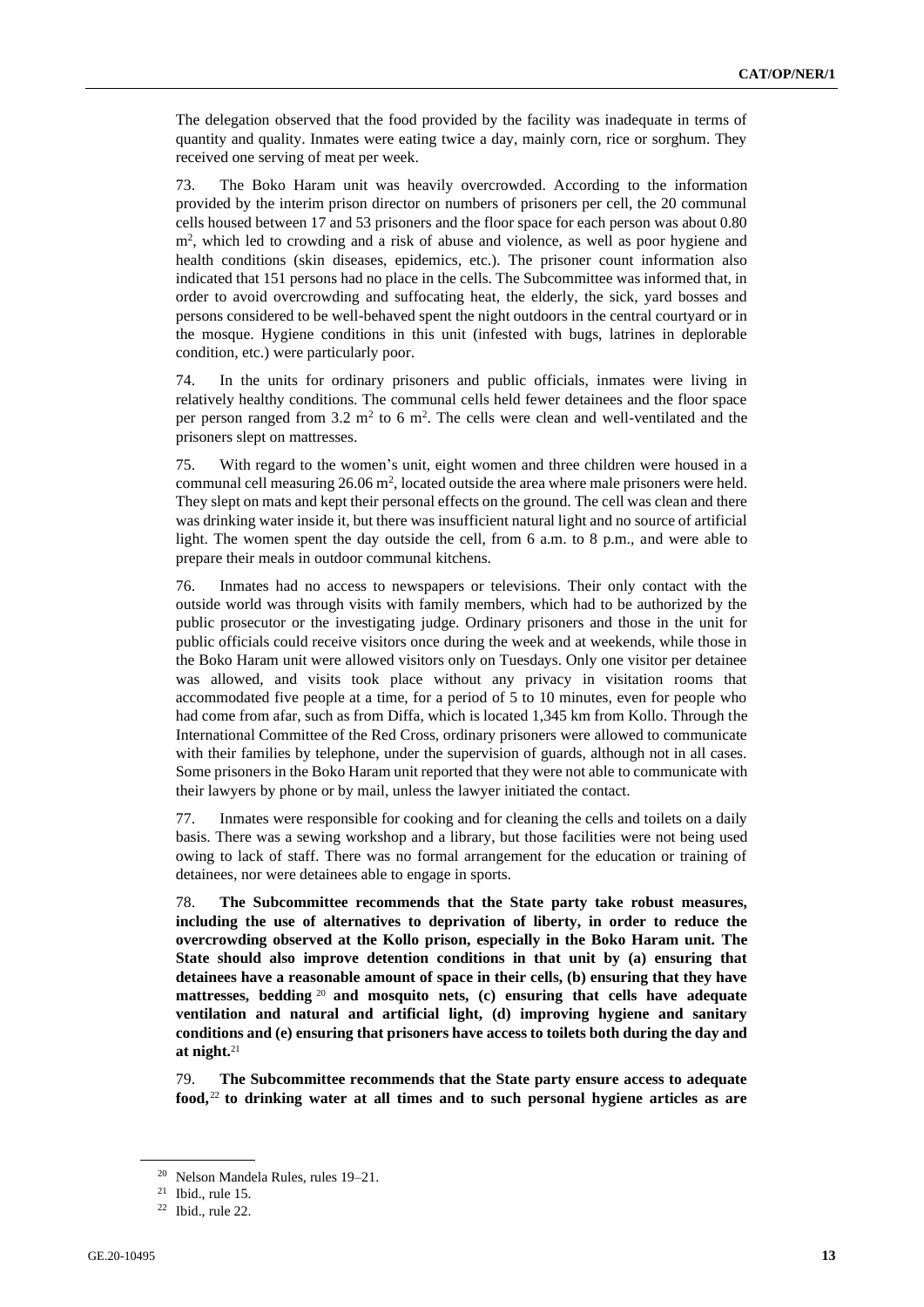**necessary, including to meet the specific needs of women.**<sup>23</sup> **The State party should also ensure that different categories of detainees are separated and should finalize as a matter of urgency the work on the new units for women and juveniles so that they may be moved into those units as soon as possible.**

80. **The Subcommittee calls on the State party to ensure that all detainees are treated on an equal basis and are entitled to the same visitation times. To the extent possible, detainees should be placed in prisons close to their homes.**<sup>24</sup> **Measures should be taken to counterbalance the disadvantages faced by persons detained in institutions located far from their homes, for example by allowing a series of visits over several consecutive days.**<sup>25</sup> **Detainees should be allowed, under necessary supervision, to communicate with their families and friends at regular intervals, by correspondence in writing and by telephone;**<sup>26</sup> **any restrictions on this right should be imposed by an independent body for the shortest possible period of time. Correspondence with counsel should be authorized as often as necessary and should take place in a confidential manner. Detainees should be kept regularly informed of the most important items of news by reading newspapers or by hearing wireless transmissions.** <sup>27</sup> **The Subcommittee recommends that the State party put in place a prison education programme, facilitating access to vocational training and to the library**<sup>28</sup> **and providing access to education at the primary and secondary levels, in particular for illiterate prisoners and young prisoners,** <sup>29</sup> **as well as to higher education, in order to facilitate the rehabilitation of prisoners and their reintegration into the community. Recreational and cultural activities should be organized,**<sup>30</sup> **and prisoners should be equitably remunerated for the work they perform.**<sup>31</sup>

#### **2. Torture and ill-treatment and complaints system**

81. The delegation received allegations that guards had beaten detainees with pipes, sticks, cable or whips on their naked bodies as a form of punishment when they had done something wrong, before sending them to isolation cells. Such punishments were carried out outside the cells or in the space reserved for the guards at the entrance of the prison. The delegation found pieces of pipe and sticks on the ground right next to the guard post at the prison entrance. Other detainees indicated that they had been beaten with sticks by guards as a means of getting them to return to their cells more quickly at lockdown in the evening. The Subcommittee notes that Decree No. 99-368/PCRN/MJ/DH explicitly prohibits prison staff from committing acts of violence against detainees (art. 32).

82. Although the director makes regular visits to the prison courtyards and meets with prisoners on request, in accordance with article 55 of Decree No. 99-368/PCRN/MJ/DH, there are no formal procedures for prisoners to lodge complaints about their treatment or conditions of detention.

83. **The Subcommittee recommends that prison personnel periodically receive clear and categorical instructions reminding them of the absolute and mandatory prohibition of any form of torture or ill-treatment, as provided under domestic legislation.**

84. **It also recommends that a mechanism be established to enable all detained persons to lodge confidential complaints of torture or ill-treatment, or complaints about their detention conditions, with the prison management and with independent oversight bodies, and that the investigation of such complaints be included as part of established** 

<sup>&</sup>lt;sup>23</sup> Ibid., rule 18. United Nations Rules for the Treatment of Women Prisoners and Non-custodial Measures for Women Offenders (Bangkok Rules), rule 5.

<sup>24</sup> Nelson Mandela Rules, rule 59.

<sup>25</sup> Bangkok Rules, rule 26.

<sup>26</sup> Nelson Mandela Rules, rule 58.

 $27$  Ibid., rule 63.

 $28$  Ibid., rules 4 and 64.

<sup>&</sup>lt;sup>29</sup> Ibid., rule 104. Basic Principles for the Treatment of Prisoners, principle 6.

<sup>30</sup> Nelson Mandela Rules, rule 105.

 $31$  Ibid., rule 103.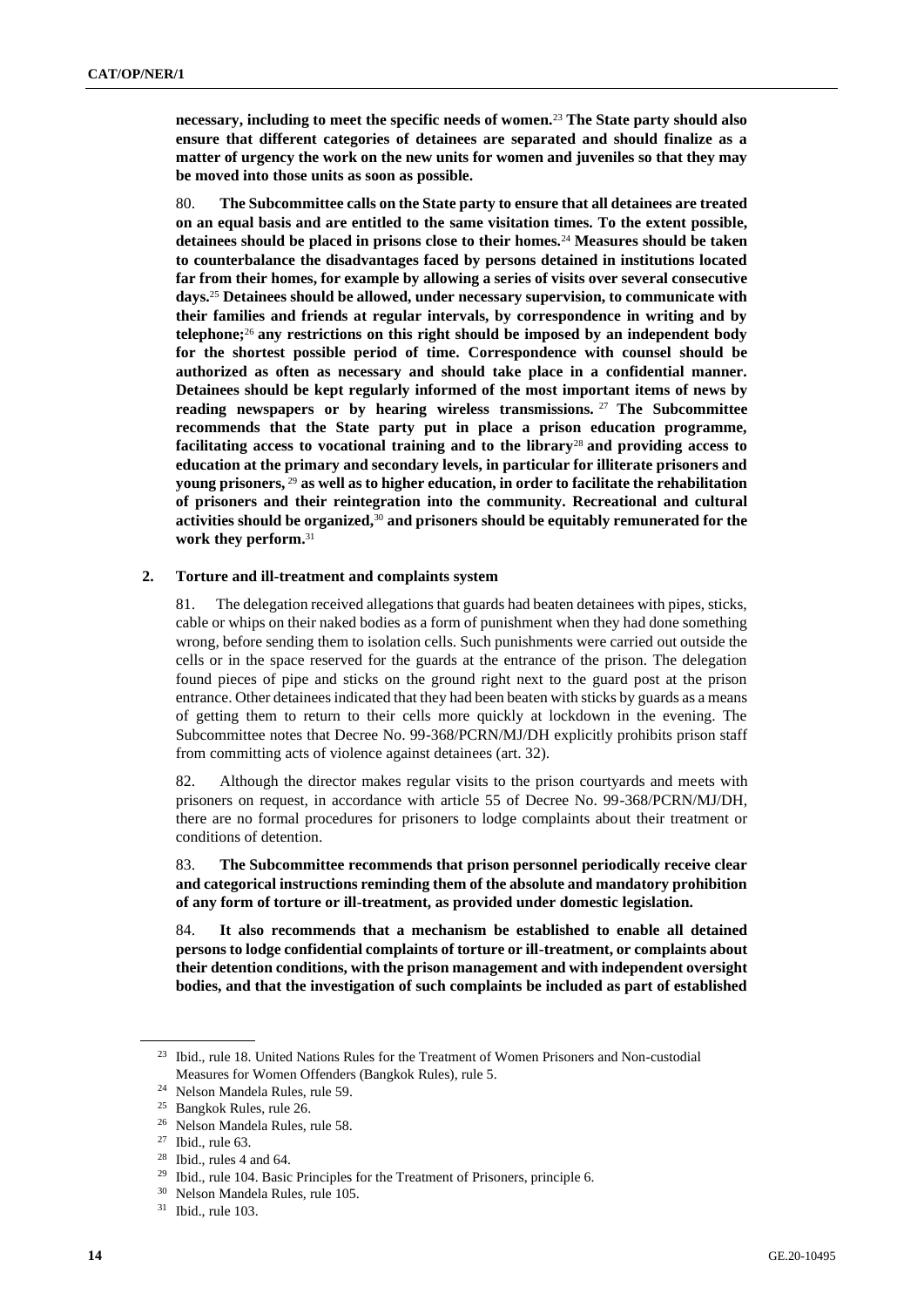**inspection visit mechanisms.** <sup>32</sup> **Procedures should be in place to ensure that such complaints will not give rise to any reprisals.**<sup>33</sup> **The Subcommittee also recommends that the mechanism provide for prompt, independent and impartial investigation of all such complaints, in accordance with articles 12 and 13 of the Convention against Torture**. 34

#### **3. Access to care**

85. The Subcommittee regrets that medical examinations of arriving detainees are not being performed by a doctor and that the health-care team consists of a single nurse (a police major), although he is able to seek advice from the doctor at Niamey. Emergency medical care is provided at the nearby hospital.

86. The delegation was informed that psychiatric cases were normally transferred to Niamey, but at the time of the visit there were two people with psychiatric disorders who had been in custody for a month at the Kollo prison because they had no other home.

87. The delegation was informed that medical transfers were not carried out promptly, even in emergency cases. Although there was no register of prisoner deaths, the delegation observed that during the period 2015–2016, six deaths had been recorded in the computer of the registrar. The prison reportedly compiled reports of deaths, but the delegation was not able to verify the existence of such reports.

88. **The Subcommittee recommends that the State party entrust the Ministry of Health with responsibility for organizing health care and managing the health of the prison population, in coordination with the Ministry of Justice and the Ministry of the Interior, on the basis of the principle that all prisoners should have access to the same standards of care that are available in the community in the Niger.**<sup>35</sup> **A night service should be put in place to respond to medical emergencies, and prisons should be equipped with vehicles to enable rapid transport of persons with medical emergencies to a hospital.**<sup>36</sup> **A psychiatrist should also be available within the detention system, and detainees with mental disabilities should be transferred as soon as possible to a mental health facility.**<sup>37</sup>

89. **The State party should ensure that a medical examination is always performed by an independent doctor whenever a prisoner enters any prison. If health personnel note signs of torture or ill-treatment when initially examining or providing subsequent medical care to a prisoner, they should document and report such cases to the competent medical, administrative or judicial authorities.**<sup>38</sup> **Mechanisms should be put in place to ensure that such cases are reported and that victims are protected against reprisals.**

90. **All cases involving the death of a person in custody should be immediately reported to an independent and impartial body, so that an inquest can be conducted to determine the circumstances of the death.**

91. **The Subcommittee recommends that registers be established to record medical visits by arriving detainees, medical care provided to detainees, transfers for medical treatment and deaths, including the circumstances and causes, as well as the final disposition of the deceased. It also recommends that prison health personnel be given regular training on the pathologies and groups present in the prison population and on the Istanbul Protocol.**

<sup>&</sup>lt;sup>32</sup> Ibid., rule 56. Guidelines on the Conditions of Arrest, Police Custody and Pre-Trial Detention in Africa, paras. 22 and 37. Bangkok Rules, rule 25.

<sup>33</sup> Nelson Mandela Rules, rule 57.

<sup>34</sup> Ibid., rule 57.

<sup>35</sup> Nelson Mandela Rules, rule 24.

<sup>36</sup> See also the report of Collectif des Organisations de Défense des Droits de L'homme et de la Démocratie, pp. 22 and 35.

<sup>37</sup> Nelson Mandela Rules, rule 109.

<sup>38</sup> Ibid., rule 34.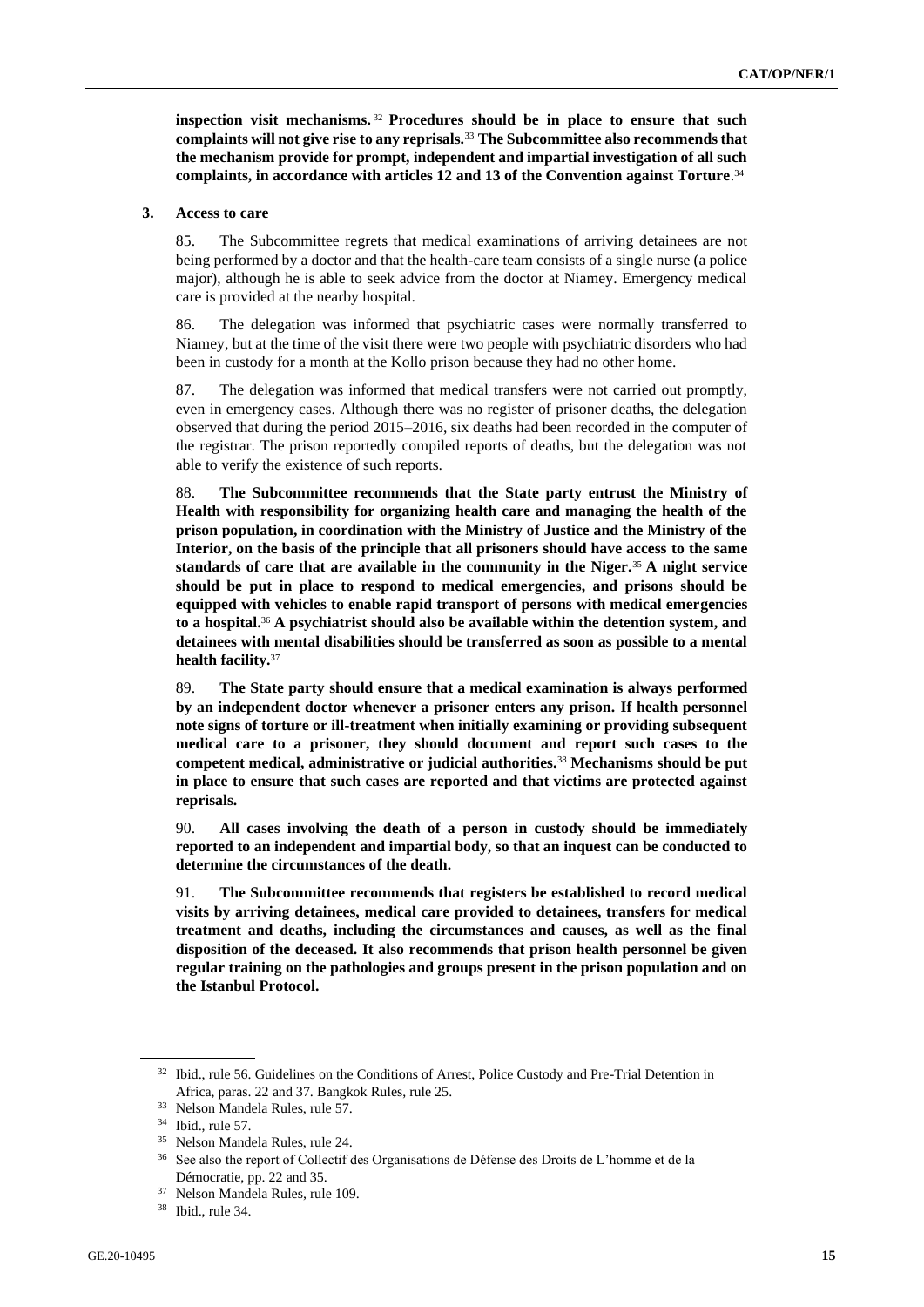### **4. Record-keeping**

92. The delegation noted that the prison had several registers, which were generally well maintained, with records of transfers and removals. However, the delegation also noted with concern that the custody register did not contain any information for the period 1999–2005, and the registrar was not able to provide an explanation for the failure to record any data.

93. The Subcommittee is also concerned about the lack of complaints records at the prison, as well as the lack of records of disciplinary sanctions, personal effects, events and deaths, although such records are required under Decree No. 99-368/PCRN/MJ/DH, which established the organization and internal regulations of the prison system (art. 43).

94. **The State party should ensure that prison registers are maintained rigorously throughout the year, so that they can serve as an accurate record of the detainee's time in the facility and, thus, as a true safeguard against ill-treatment and abusive practices. Prison authorities should establish a logbook for recording all events occurring in the prison, a register of internal complaints by detainees and registers of disciplinary and restraint measures and of the monetary and non-monetary property of detainees.**

### **5. Disciplinary procedures**

95. The delegation is concerned about the fact that detainees have been placed in disciplinary cells in physical conditions that are inconsistent with the Nelson Mandela rules. It noted, inter alia, that the cells lacked ventilation, except for small windows in the doors. The size of the cells was  $4 \text{ m}^2$  and they held two or three prisoners, or sometimes four, according to the prison director. Ordinary prisoners and prisoners from the Boko Haram unit were being held together; at the time of the visit, a prisoner from the Boko Haram unit was handcuffed while inside the cell, as authorized by Decree No. 99-368/PCRN/MJ/DH. One of the detainees was suffering from obvious psychiatric problems, and the delegation was not able to have a conversation with him. The cells lacked a source of water and the prisoners used a bucket to relieve themselves, creating a foul odour.

96. Inmates were kept in solitary confinement for periods ranging from 3 days to 1 month for reasons such as possession of a mobile phone. None of the inmates in solitary confinement had been informed of the duration of their confinement and some had not been informed of the reasons. According to the prisoners, inmates subject to such measures were allowed outside once a day, for between half an hour and two hours, in order to perform chores (sweeping, cleaning latrines, cooking, etc.). In accordance with Decree No. 99- 368/PCRN/MJ/DH, the prison director collects all relevant information and decides on disciplinary measures; there is no procedure for contesting such decisions.

97. The delegation also observed that female inmates were confined to a cell at the time of the visit, as a form of collective punishment, because a mobile phone had been found during a search of the cell.

98. **The Subcommittee recommends that the State party's prison authorities impose solitary confinement only when strictly necessary and only as a last resort, for as short a time as possible, in accordance with the Nelson Mandela Rules. Any solitary confinement decisions should be subject to due process, so that the facts can be established and prisoners have the chance to defend themselves at an independent review. To that end, the Subcommittee recommends that the State party adopt rules establishing that all solitary confinement decisions must comply with international standards and with the Nelson Mandela Rules and that it inform all detainees of those rules. Once solitary confinement has been imposed, the inmate should be informed immediately of the decision and should be able to challenge it through internal and/or judicial procedures. Collective punishments should not be permitted under any circumstances. Instruments of restraint should not be used as a disciplinary measure.**<sup>39</sup> **Persons with mental disorders should never be subjected to solitary confinement,**<sup>40</sup> **and dangerous prisoners who are likely to exercise a bad influence on other inmates should** 

<sup>39</sup> Ibid., rule 43.

 $40$  Ibid., rule 45 (2).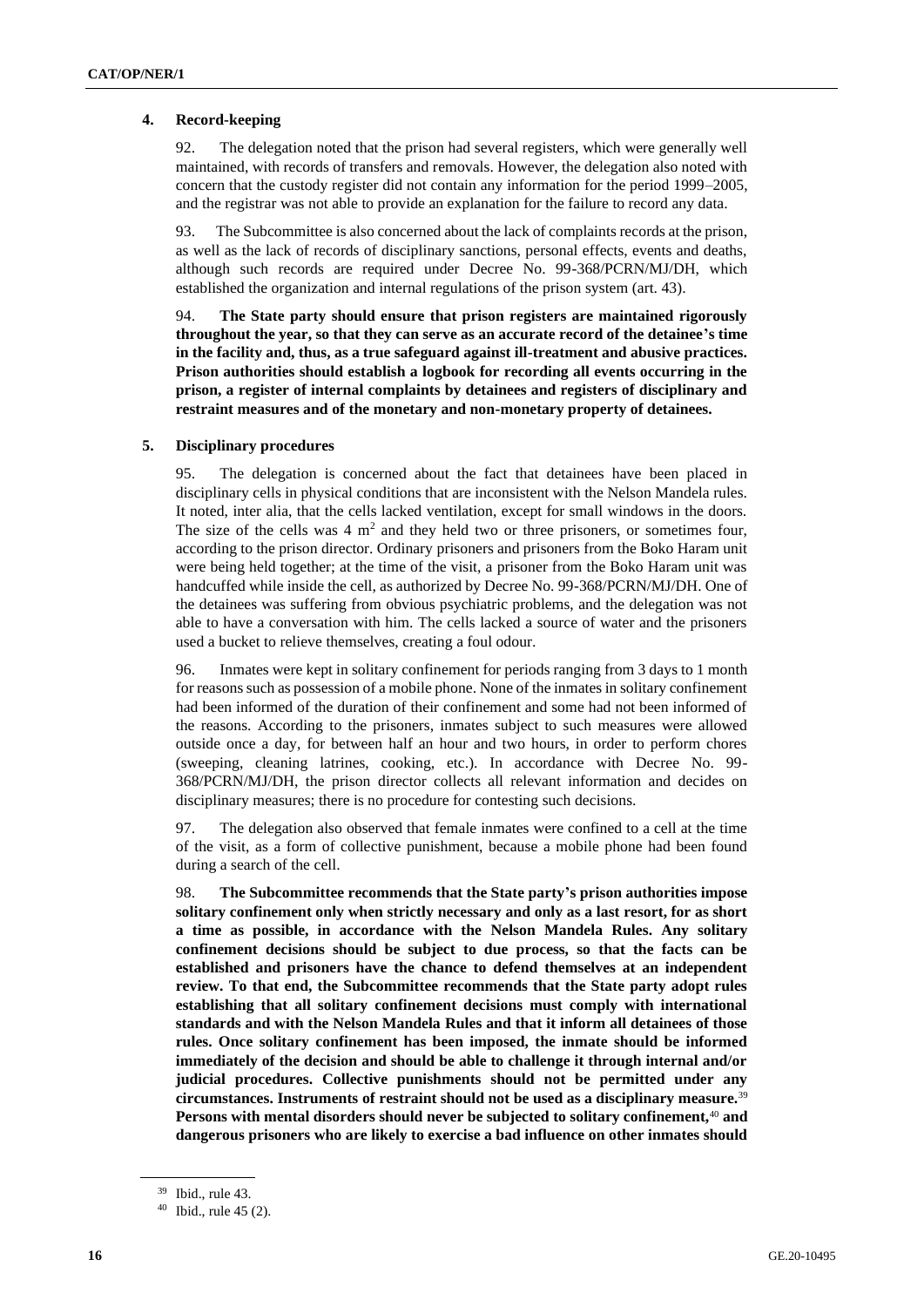**be placed in separate cells.**<sup>41</sup> **The Subcommittee also urges the State party to ensure that the isolation cells at the Kollo prison are modified so that their size conforms to international standards, that they have ventilation and light, and that they are equipped with toilets and a water source, or, at a minimum, that inmates can relieve themselves whenever necessary and have access to showers.**

#### **6. Need for a specialized prison service and training**

99. While prisons come under the authority of the Ministry of Justice, the staff belong to the National Guard, which comes under the Ministry of the Interior. There is therefore no prison service with special training in the supervision and management of prisoners. The delegation observed a shortage of staff during the visit. Excluding administrative staff, the proportion of prison staff to prisoners is 1 to 140.

100. To address this shortage, prison officials rely on an "internal police force", which, pursuant to Decree No. 99-368/PCRN/MJ/DH, consists of inmates known as "sarkis" or yard bosses, under the supervision of staff. Sarkis are designated by the prison director, in collaboration with the chief registrar and security officers, on the basis of exemplary behaviour, and serve as a liaison with other inmates. Sarkis reportedly enjoy numerous privileges with regard to their conditions of detention. This system of self-government generally means that all communication between inmates and the prison authorities is filtered through the sarkis, which could give rise to corruption in the prison.

101. **The Subcommittee recommends that the State party establish a specialized civilian prison service and that it ensure that education and information regarding the prohibition of torture and ill-treatment are an integral part of the training of prison staff.**

102. **The Subcommittee recommends that the State party carefully monitor situations of self-government in prisons in order to prevent abuse and corruption. The authority to impose disciplinary measures should never be entrusted to persons who are not members of the prison administration, which must perform all tasks in exercise of its official authority and on the basis of a clear, effective procedure. The authorities should strive to ensure that all prisoners are treated equally and to eradicate corruption, punishing perpetrators and informing prisoners and their families of their rights.**

### **VI. Legislative reform**

### **A. Criminal policy**

### **1. Definition of torture and admissibility of confessions**

103. The Subcommittee notes that article 14 of the Constitution of the Niger prohibits torture, but this prohibition is not expressly enshrined in the country's laws. Since the State party's accession to the Convention against Torture and Other Cruel, Inhuman or Degrading Treatment or Punishment on 5 October 1998, it has still not adopted legislation that explicitly defines and criminalizes torture. Acts of torture are criminalized only when they constitute crimes against humanity or war crimes (arts. 208.2–208.4) or aggravating circumstances (arts. 244, 267 and 399.12) The Subcommittee notes, moreover, that the rules for the handling of evidence established under the Code of Criminal Procedure (arts. 414–443) are not always clear enough to give reason to believe that confessions extracted under torture would not be admitted by the courts. At the time of the visit, the delegation was informed by the Minister of Justice that a bill on torture was to be considered by the Cabinet. The Minister provided the definition of the crime of torture proposed under the bill, which appeared to be in line with article 1 of the Convention against Torture. Regrettably, however, the State party did not provide the delegation with a copy of the bill as requested.

 $41$  Ibid., rule 93.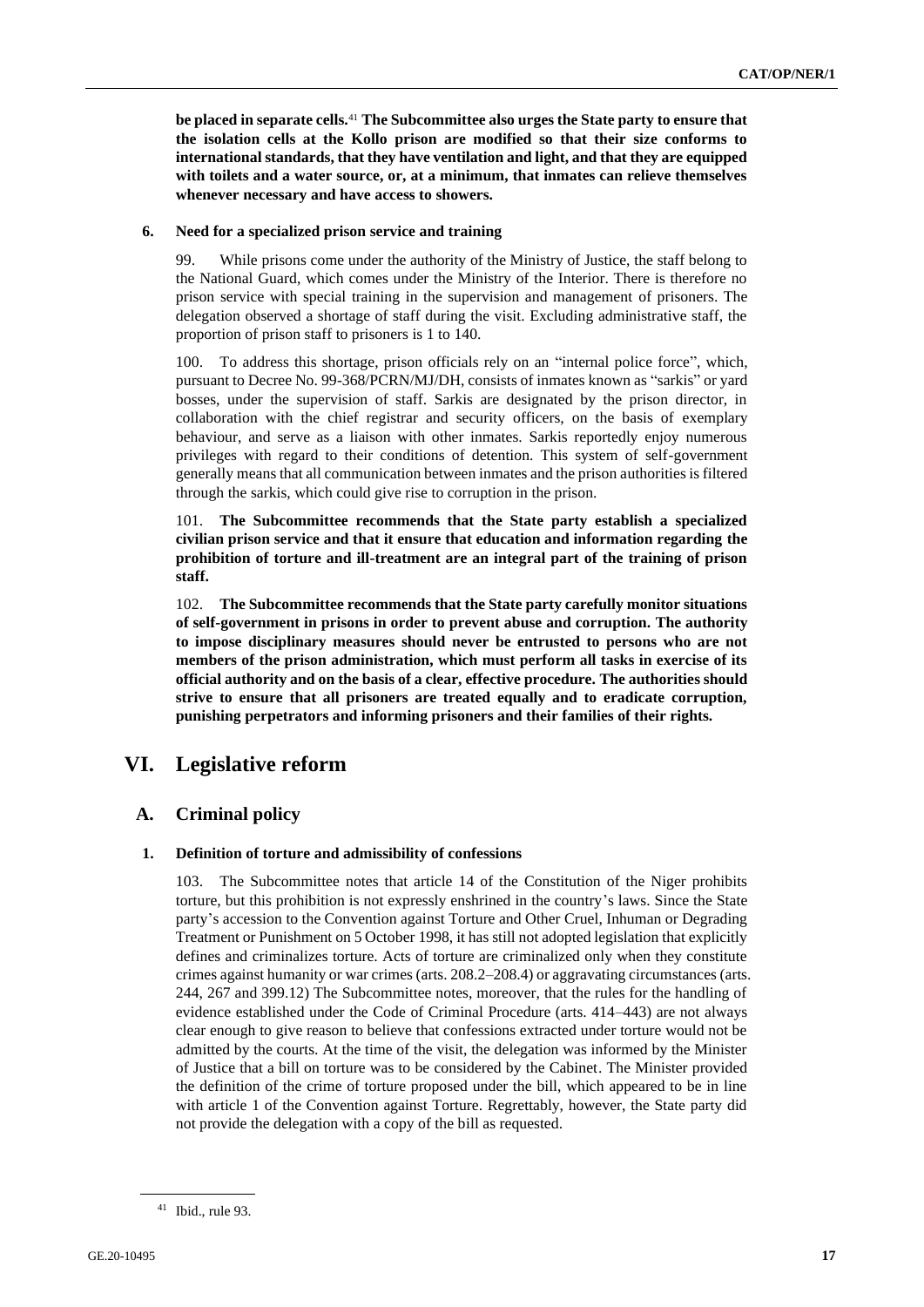104. **The Subcommittee reminds the State party that the definition and criminalization of torture should be considered a priority. The Subcommittee calls on the State party to expedite the legislative reform process and to take the necessary measures to promulgate and adopt the new law on torture as soon as possible in order to fill the current legal gap, which encourages impunity.**

105. **The Subcommittee also recommends that the State party put in place the necessary legislative measures to establish explicitly under domestic law that, in accordance with article 15 of the Convention against Torture, confessions obtained illegally, particularly under torture, cannot have evidentiary value in court.**

#### **2. Use of pretrial detention and alternatives to detention**

106. The Code of Criminal Procedure provides for pretrial detention (arts. 132 and 132.1) for a maximum of 6 months for ordinary offences (with the possibility of one extension for the same period) and 18 months for criminal offences (with the possibility of one extension for a maximum of 12 months). The Subcommittee is concerned that, according to various sources and interviews, pretrial detention often extends beyond these maximum time limits. The new Act No. 2016-21 of 16 June 2016 increases the maximum duration of pretrial detention to four years in terrorism-related criminal matters.

107. The Subcommittee is alarmed that pretrial detention appears to be the rule rather than the exception. Although the Code of Criminal Procedure (art. 138) provides for the possibility of bail, most detainees cannot afford to pay the required amount. The Subcommittee is of the view that the systematic use of pretrial detention, in addition to being a major cause of overcrowding, is symptomatic of a dysfunctional justice system.

108. **The Subcommittee recommends that the State party: (a) avoid the systematic use of pretrial detention; the imposition of pretrial detention should be decided on a caseby-case basis, with due consideration of whether it is reasonable and necessary in the circumstances; (b) explore the possibility of using alternatives to pretrial detention, such as house arrest, the obligation to report regularly to an administrative department or confiscation of identity documents; (c) release detainees who have been held for a period equivalent to the maximum sentence for the offence in question.**

### **B. Prison policy**

#### **Sentence enforcement mechanism and reintegration policy**

109. The Code of Criminal Procedure provides for the suspension of a sentence without or with probation (sections IV and V). However, the interviews conducted by the delegation indicate that these measures are rarely used. With regard to community service, Ordinance No. 99-11 of 14 May 1999, on the establishment, composition, organization and functions of juvenile courts, supplemented by Decree No. 2006-023/PRN/MJ of 20 January 2006, provides for the possibility of ordering minors to carry out community service. However, these measures are rarely used. At the time of the visit, the delegation was informed that the Government was considering a bill on community service, which would extend the possibility of this alternative to all courts and all categories of convicted persons. The Subcommittee welcomes this initiative and looks forward to its early adoption and implementation.

110. **The Subcommittee recommends that the State party accelerate the process of amending its criminal legislation and that it take the necessary measures to review sentencing practices and implement alternative sanctions that could help to relieve prison overcrowding. The State party should extend the possibility of community service to all categories of convicted persons and make greater use of conditional release.**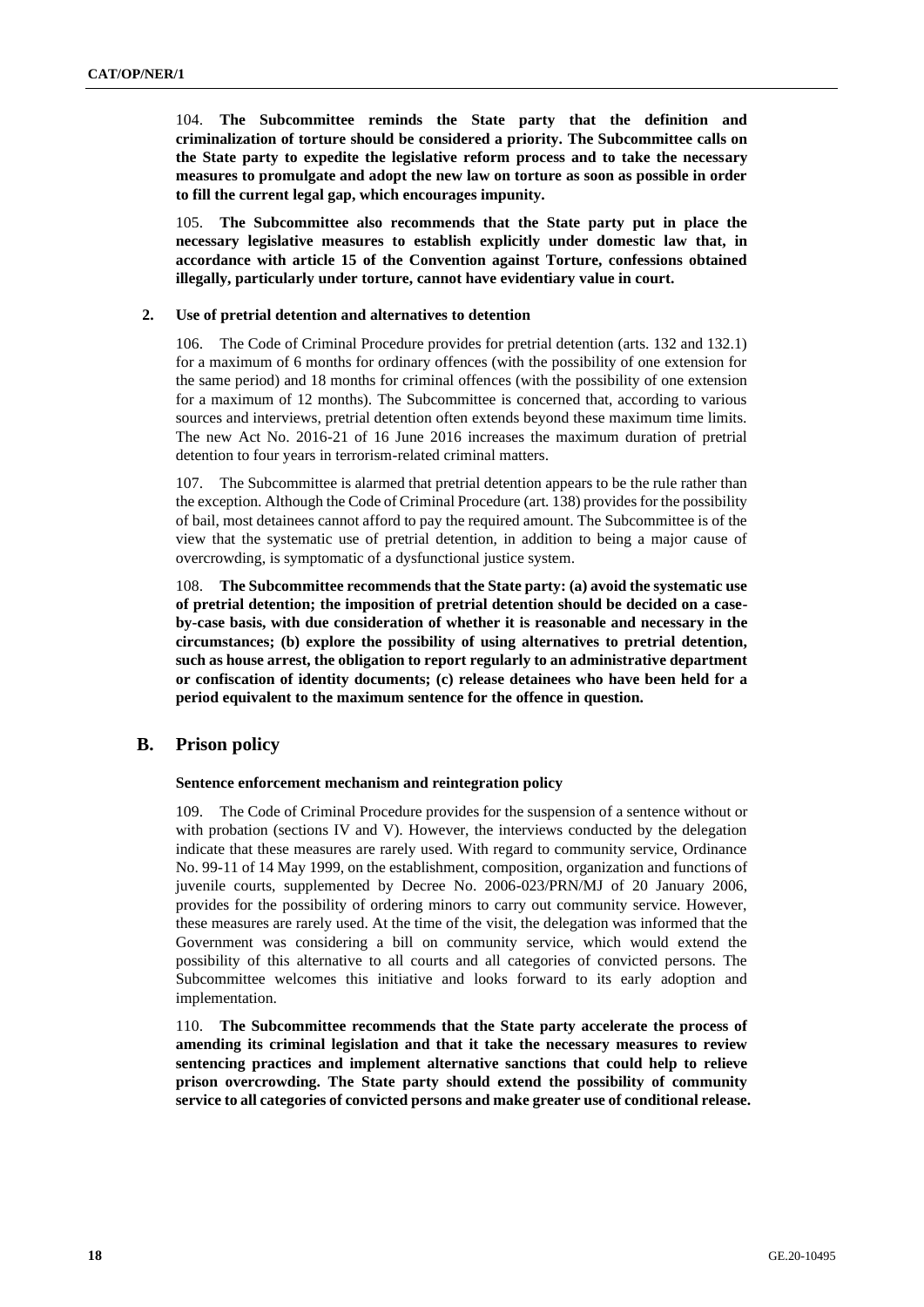# **VII. Conclusion**

111. The Subcommittee wishes to emphasize that this report is only the continuation of a constructive dialogue initiated with the authorities of the Niger on the above-mentioned challenges.

112. **The Subcommittee requests the Government of the Niger to reply, within six months of the date of transmission of the present report, with details of the measures taken by the State party to follow up on its recommendations.**

113. **In view of the educational and preventive nature of the recommendations made in the present report, the Subcommittee recommends that the Niger should request its publication.**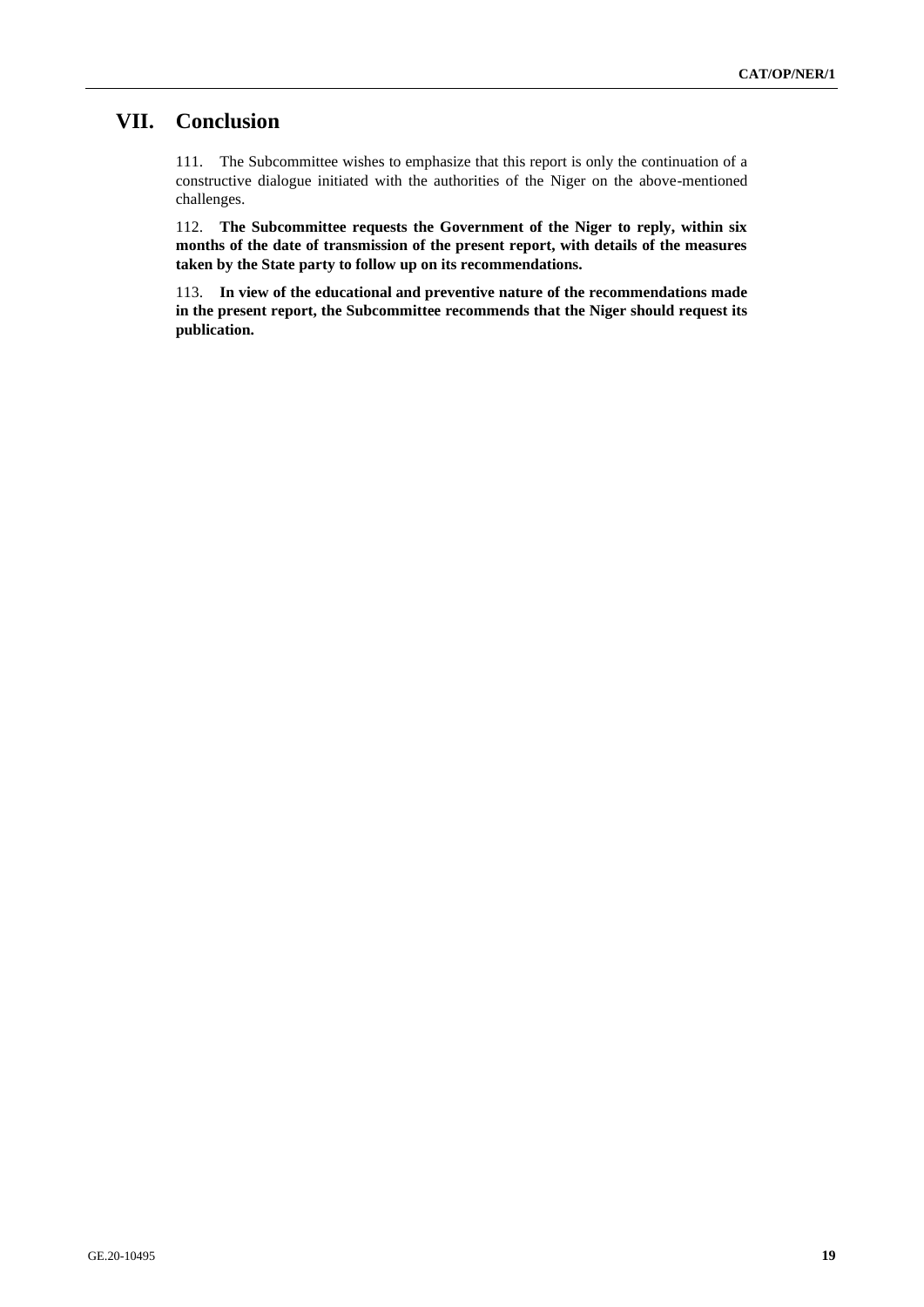### **Annexes**

**Annex I**

[*French only*]

# **List of persons with whom the Subcommittee met**

## **I. Autorités gouvernementales**

### **Ministère de l'intérieur, de la sécurité, de la décentralisation et des affaires religieuses**

Mohamed Bazoum, Ministre d'État, Ministre de l'intérieur, de la sécurité publique, de la décentralisation et des affaires religieuses

Boubacar Issaka Oumarou, Office central de répression du trafic illicite des stupéfiants, Direction générale de la police nationale (DGPN)

Yaou Diaouga, Direction de la police judiciaire, DGPN

Zakari Hamadou, Direction générale de l'administration, de la sécurité pénitentiaire et de la réinsertion

Kaka Abdoulaye, Service central de lutte contre le terrorisme et la criminalité transnationale organisée

Hassan Zakari Mahamadou Bassirou, Direction de la sécurité publique

### **Ministère de la justice et des droits de l'homme**

Marou Amadou, Ministre de la justice et Garde des Sceaux Ibrahim Jean Étienne, Protection judiciaire juvénile Rabiou Assetou Traoré, Direction des droits de l'homme Idé Oumazou Zazi, Division des affaires pénales Adamsu Bibata

**Ministère des affaires étrangères, de l'intégration africaine et des Nigériens à l'étranger** 

Abdul-Aziz Salifou

### **Cabinet du Premier Ministre**

Oumaria Mamane, Conseiller principal du Premier Ministre

# **II. Assemblée nationale**

Ousseini Tinni, Président Souley Dioffo, député Karimoun Niandou, député Abdou Madougou, Cabinet du Président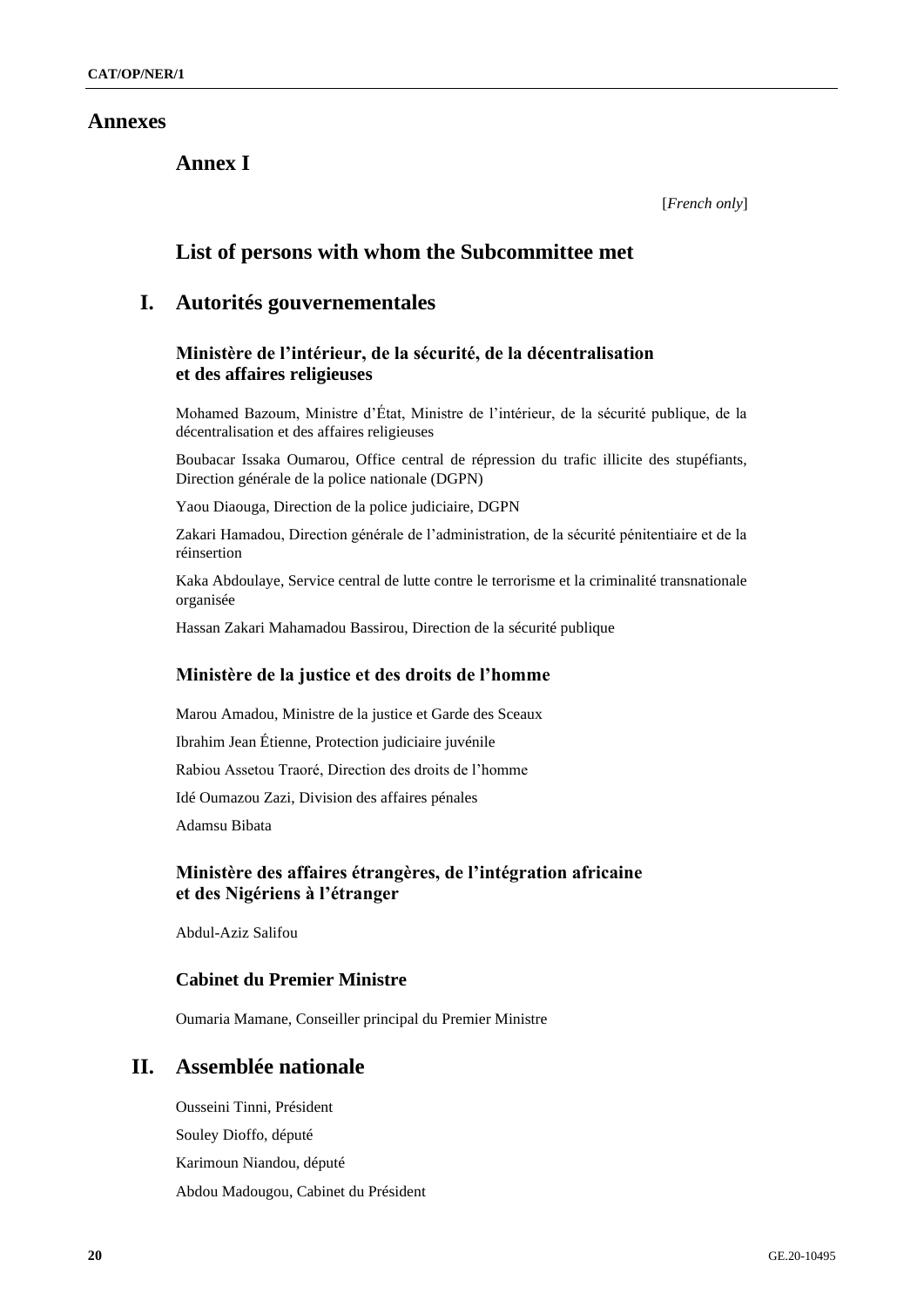### **III. Cour d'appel de Niamey**

Mai Moussa Elhadji Basshir, Président du Tribunal de grande instance hors classe Cheibou Samna Soumana, Procureur de la République Maïdama Hadiza Malam Manzo, Premier substitut du Procureur de la République Mahamadou Mourtala, Substitut du Procureur Nouhou Abdourahamane Soumaïla, Substitut du Procureur Ibrahim Boukari Sally, Pôle antiterrorisme Aly Akine, doyen des juges d'instruction Yousouf Salao, juge d'instruction

# **IV. Organismes des Nations Unies**

Viviane Van Steirteghem, Fonds des Nations Unies pour l'enfance (UNICEF) Giuseppe Loprete, Organisation internationale pour les migrations Nicole Kouassi, Programme des Nations Unies pour le développement Belkacem Machane, Programme alimentaire mondial Abdouraouf Gnon-Konde Traoré, Haut-Commissariat des Nations Unies pour les réfugiés Alpha Pathe Barry, BCR Ismail Kane Abdoulaye, Haut-Commissariat aux droits de l'homme Hervé Kuate, Haut-Commissariat des Nations Unies pour les réfugiés Dimitri Sanga, Commission économique pour l'Afrique Marina Schramm, Organisation internationale pour les migrations Valérie Svobodovà, Haut-Commissariat des Nations Unies pour les réfugiés

# **V. Civil society**

### **Commission nationale des droits humains**

Khalid Ikhiri, Président Tahirou Issa, Commissaire Amadou Doro, Commissaire Houssa Hamidou Talibi, Commissaire Fatoumata Sidikou, Commissaire

#### **Ordre des avocats du Niger**

Yayé Mounkaila, bâtonnier Nassirou Lawali, avocat Ibrah Mahamane Sani, avocat

### **Ordre des médecins-pharmaciens et chirurgiens-dentistes**

Almoustapha Illo, Président du Conseil national de l'ordre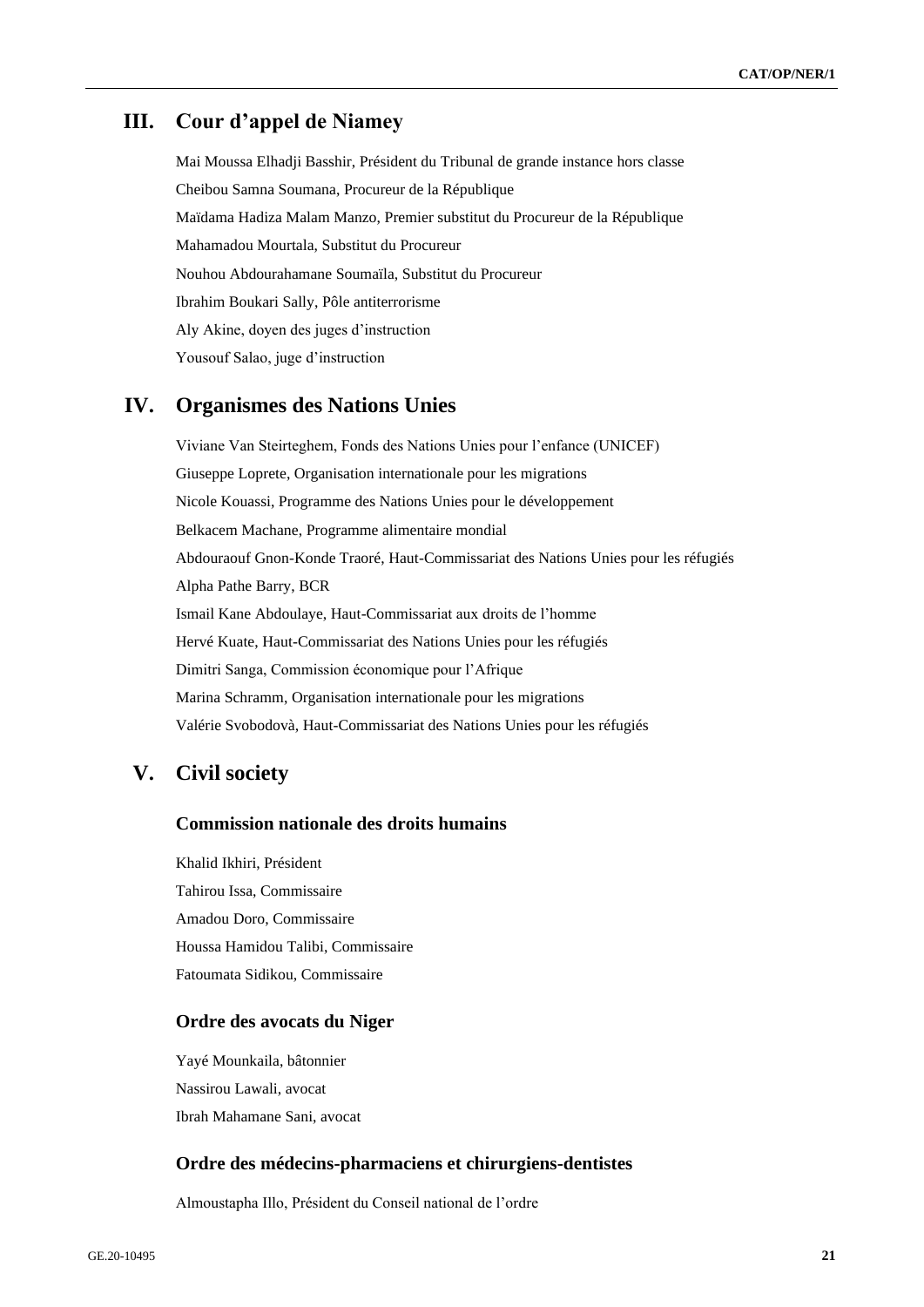Maman Kaka, Vice-Président du Conseil national de l'ordre Boubacar Maidanda Idrissa Sitta Yahaya Abou

### **Organisations non gouvernementales**

Collectif des organisations de défense des droits de l'homme et de la démocratie (CODDHD)

Réseau nigérien des organisations non gouvernementales et associations de développement de défense des droits de l'homme et de la démocratie (RODADDH)

Mouvement nigérien pour la promotion et la défense des droits de l'homme et des peuples (MNDHP)

Réseau des défenseurs des droits humains (RDDH)

Prisonniers sans frontières (PRSF Niger)

Association nigérienne pour la défense des droits de l'homme (ANDDH)

# **VI. Organismes internationaux et donateurs**

Benjamin Gnaléga, Commission de l'Union africaine Francesca Moledda, Union Européenne Liza Finelli, Comité international de la Croix-Rouge Boukar Youra, Institut danois pour les droits de l'homme (IDDH) Rebecca Doffina, Ambassade des États Unis Nils Wortmann, Ambassade d'Allemagne Ignacio Vitorica, Ambassade d'Espagne